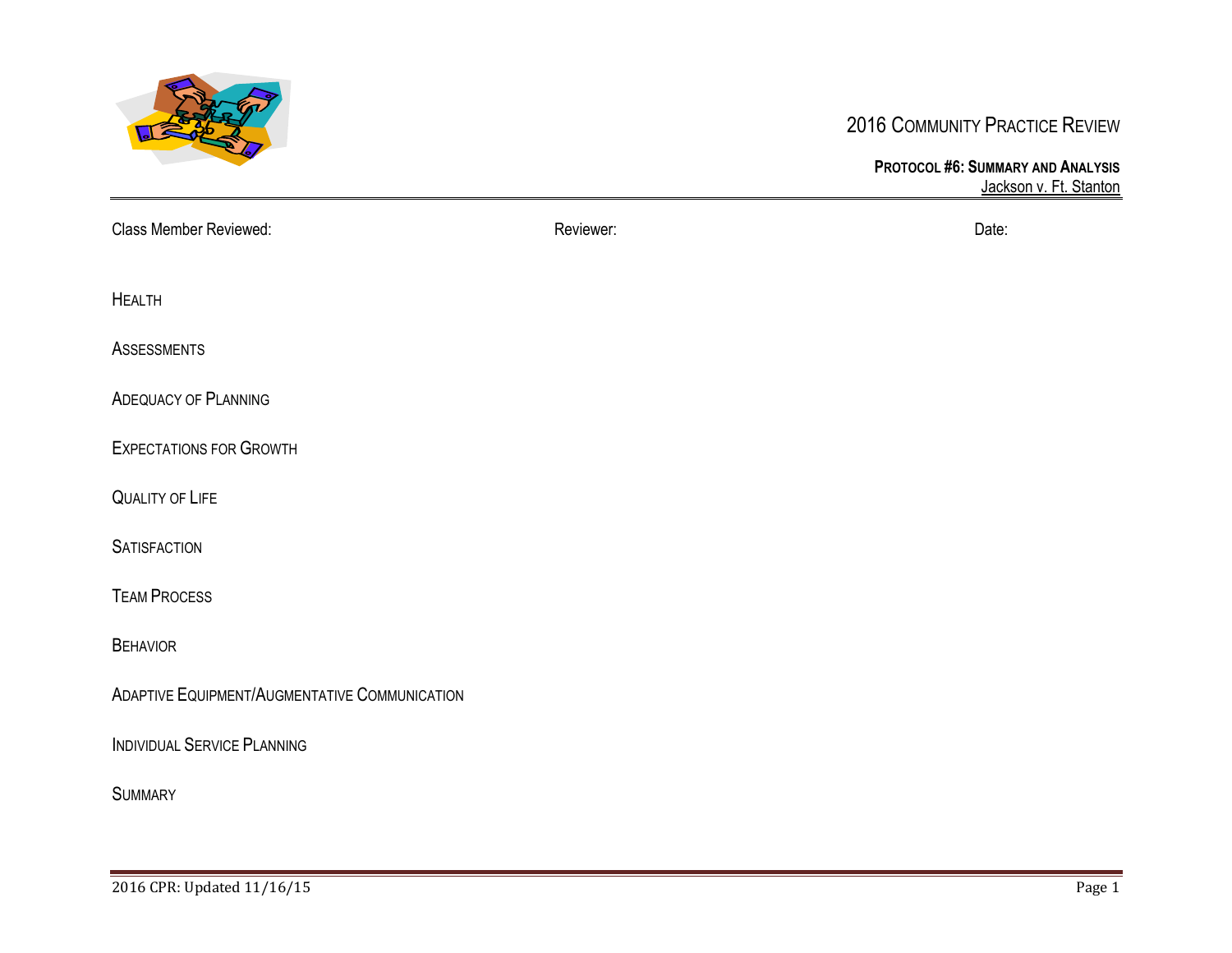## **Summary**

## **Ratings Guide**

**0 -** Information not present or not adequate (non-compliance)

**1** - Information is not completed or partially adequate (partial compliance)

**2** - Information present and found to be adequate (full compliance)

**NA** - Item not applicable to this person

**CND** - Cannot determine answer based on information available

For each question your possible responses are limited to the optional responses listed. For instance, if a question does not list NA as a possible response, you may not use it. *In your notes YOU MUST use a (+) to indicate examples of compliance; Use a (-) to indicate examples of non-compliance.*

## **YOU MUST PROVIDE AN ANSWER TO EVERY QUESTION.**

## <span id="page-1-0"></span>*Health*

\*54. Overall, were the team members interviewed able to describe the person's health-related needs? Before answering this question, you must review your answers to questions #30 [CM], #38 [Day], #48 [Res].

> **0** is the score for Question #30 **0** is the score for Question #38 **0** is the score for Question #48 If these three scores are all 2's the answer to this question is a "2". If the answers are mixed (one is scored a "1", one a "2" and another a "0"), this must be scored a "1". No additional justifications are necessary

*These scores must be entered from the Case Management,, Day and Residential Sections.*

## *Case Judge remarks:*

\*55. Is there evidence that the IDT discussed the person's health related issues? Note: In addition to information gathered during interviews, consider the health and safety section of the ISP.,CM progress notes, provider and therapy reports and progress notes. This cannot be a "2" if the documentation and what was expressed by the team members interviewed were not consistent, or if team members interviewed did not note the person's significant health issues (seizure disorder, aspiration, diabetes, etc)

*Justification:*

*Case Judge remarks:*

<span id="page-1-2"></span><span id="page-1-1"></span>*Choose*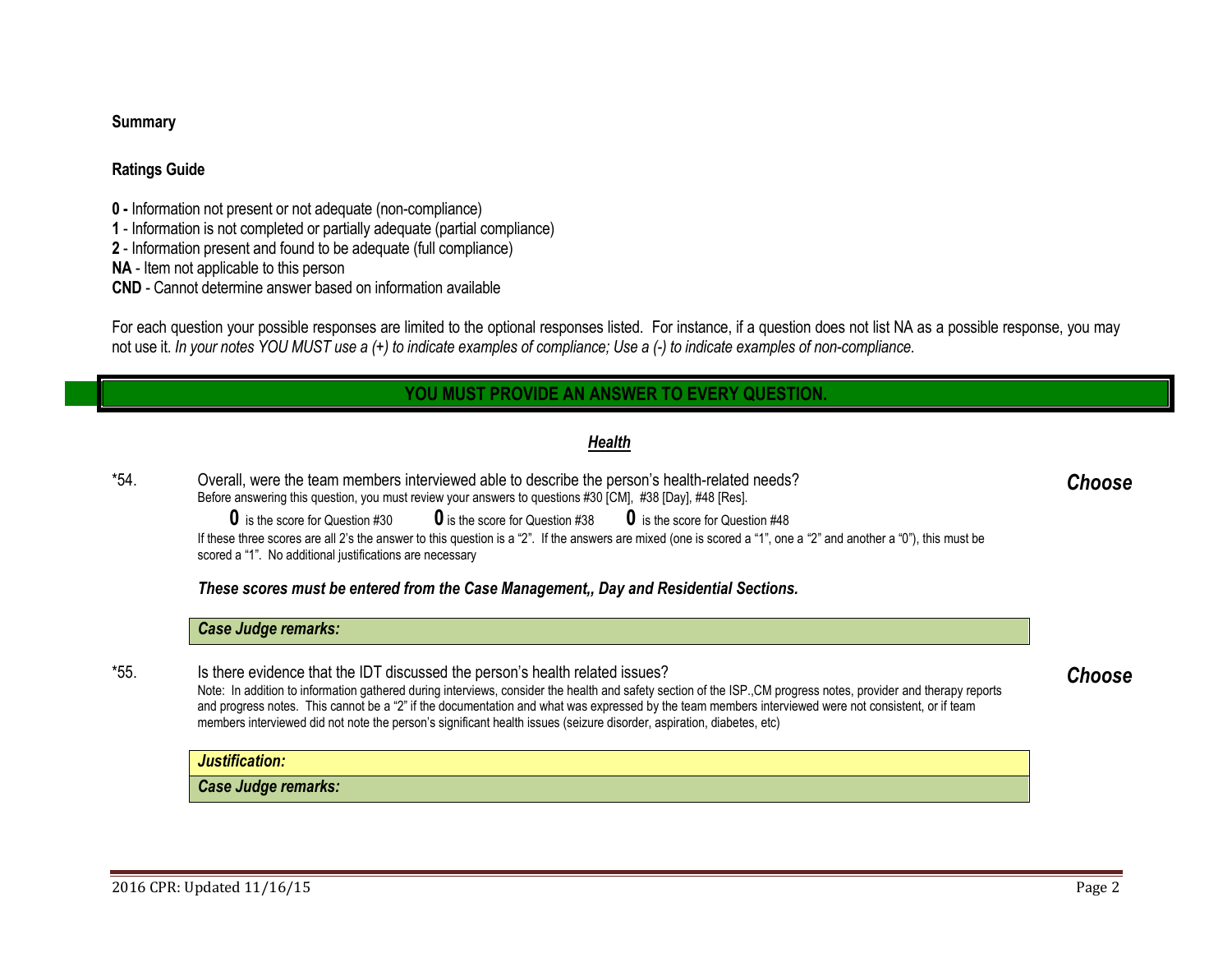## \*56 In the opinion of the Reviewer, are the person's health supports/needs being adequately addressed?

Note: Needed assessments must be secured/scheduled; recommendations must be followed up on in a timely way. New DME and Augmentative Communication Devices are required to be delivered within 150 days from the date requested. Repairs or modifications to DME are required to be completed 60 days from the date requested. Therapy assessments should begin within 30 days of receipt of the Freedom of Choice and no later than 90 days of being identified as a need by the IDT team. Appointments with neurologists, psychiatrists, dentists and other medical specialists should be scheduled/in place no later than 45 days following the identified need by the IDT. Symptoms should be noted and pursued; dangers should be identified and eliminated/reduced; etc. This cannot be a "2" if there are outstanding assessments/evaluations, no evidence of follow-up of expressed symptoms, or no follow-through on health care recommendations, (e.g. the doctor ordered the person to have a C-Pap machine for use when sleeping at night, and there is no C-Pap machine at the person's home or the C-Pap machine is there but does not work), or lack of timely attention to/resolution of issues.

#### *Justification:*

<span id="page-2-0"></span>*Case Judge remarks:*

## <span id="page-2-1"></span>**Assessments**

Examples of assessments "types": physical health; dental; psychological; behavioral; psychiatric; physical therapy; occupational therapy; daily living skills; vision; hearing; communication/speech; social/recreational; vocational/employment; other: i.e., neurological; self-administration of medications; nutritional; etc. Written/paper assessments that are not dated and/or not signed by the evaluator cannot be considered; however, assessments automatically dated and given "electronic signature" through the Therap system for E-CHAT, MAAT and Aspiration Risk Screening Tool are acceptable. An assessment cannot be considered adequate if it does not include clear information that can be used for planning. The mere presence of a piece of paper titled an assessment does not automatically warrant a "2" rating if the contents do not approach the Professional Judgment Standard. Note: Assessments provide information to guide planning. Assessments should identify the individual's preferences, desires and interests (this can be used to develop and/or enhance vision statements for individual's who cannot communicate directly with the IDT): strengths and skills (to identify what is currently in place to support the vision); challenges to adaptations/assistive technology); and learning style and culture (to identify the Action Plans, needed strategies and supports that are the least restrictive and most likely to be effective in assisting the individual to attain his or her vision). Assessments should be ongoing, as IDT members learn new information about the person through the provision of ongoing supports and services. Relevant information should be included

in quarterly/semi-annual reports, as it is discovered. Assessment information should be formally updated and summarized annually, and sent out to team members two weeks prior to the ISP meeting. The team should be sure:

- $\circ$  All assessments the individual needs, in order for planning to be relevant, were considered.
- o Relevant input from all team members was obtained prior to the annual meeting.
- o Assessments identify needs, strengths, learning style, and preferences of the individual.
- $\circ$  Assessments identify presenting disabilities and if possible, causes and proposed solutions.
- $\circ$  Assessments include clearly stated recommendations. If the IDT determines one or more recommendations are not appropriate, team consensus on why not is documented in the Decision Consultation Form (for medically related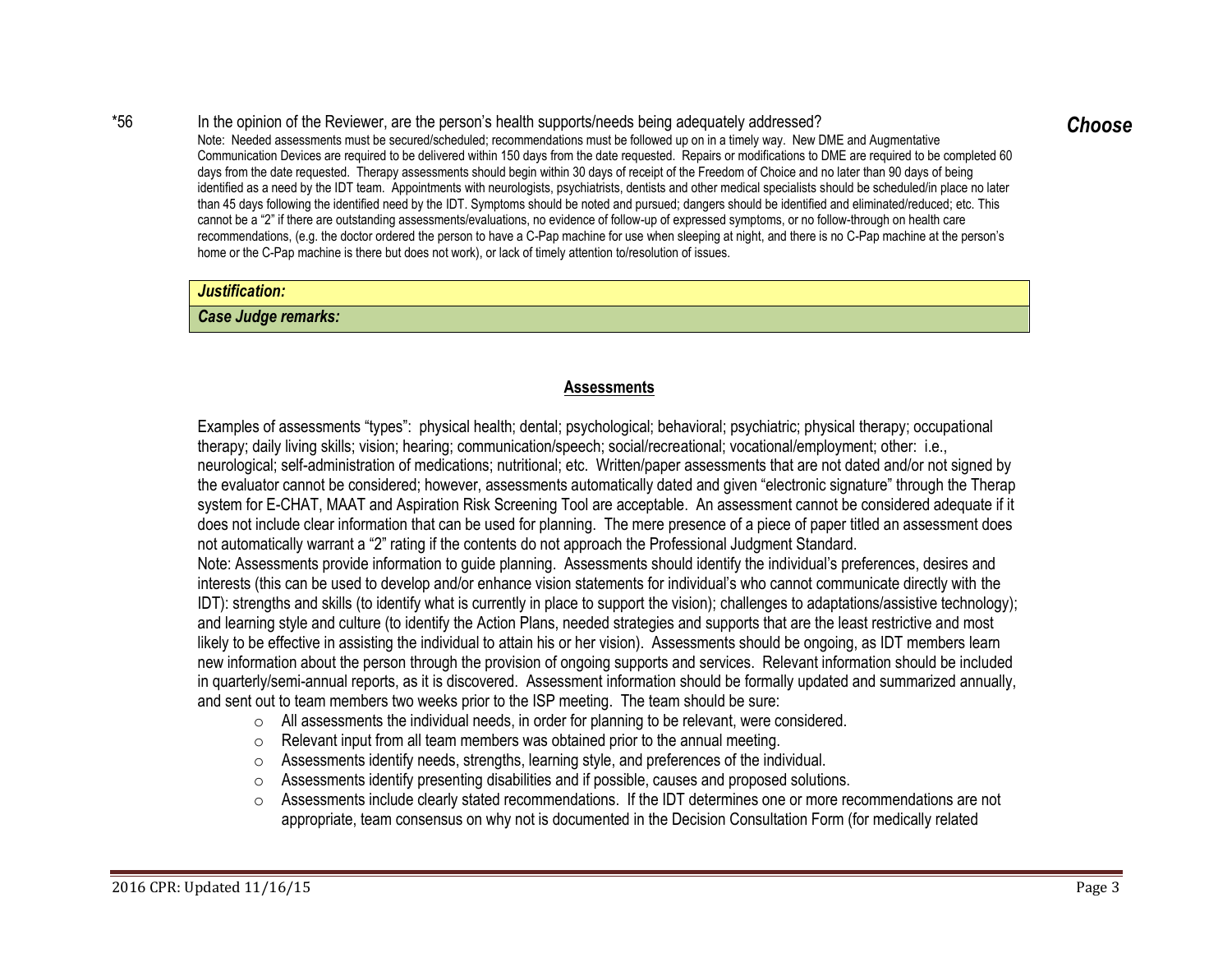recommendations); for non-medically related recommendations team consensus may be documented in IDT minutes or in a Decision Justification Form.

If the team identifies need for a new service/assessment at the annual meeting, this should be completed in a timely manner and the team must convene to review implications for planning and recommendations based on the new assessment and the ISP must be revised to incorporate the new information.

\*57. Did the team consider what assessments the person needs and would be relevant to the team's planning efforts?

Note: Assessments should be sent out to Team members two weeks in advance of the ISP meeting. Consider recommendations for assessments made as a part of other evaluations, as well as other information found in the CM primary record. This cannot be a "2" if any of the required assessments were not considered. Required assessments include but are not limited to: History & Physical Exam, e-CHAT, Nurses quarterly/semi-annual reports for people at moderate or high on the e-CHAT, Medication Administration Assessment Tool (MAAT) if the person takes medication. Other assessments that may be considered based on the person's needs include: Behavior Support Consultation (BSC), Occupational Therapy (OT), Physical Therapy (PT), Speech Therapy (SLP), Vision Exam, Dental Exam, Neurological Exam, Psychiatric Exam, Vocational Assessment, Aspiration Screens (required annually if they do not already have a CARMP), TEASC, SAFE clinic, and other clinic exams/assessments.

#### *Justification:*

*Case Judge remarks:*

#### \*58. Did the team arrange for and obtain the needed, relevant assessments?

Note: The Action Plan section of the ISP should address only those assessments that are still needed. Routine assessments that have been completed will not be listed in the action plan section. Case Managers are to track assessments provided and assessments needed – reviewers should review the tracking sheet being used by the CM. The information you have gathered regarding this person's needs including assessments found in the CM primary record should guide your answer to this question. This cannot be a "2" if any of the required assessments were not obtained. Nurses are required to provide quarterly/semi-annual reports for people at e-CHAT acuity of moderate or high. OT, PT and SLP provide reports every 6 months unless the ISP states differently. BSCs are to send their Quarterly/Semi-annual Reports to both OBS and Case Manager.

## *Justification: Case Judge remarks:*

## \*59. Are the assessments adequate for planning?

Note: Determine if the assessments provide information that will guide the Team to support the individual and develop a comprehensive plan to help the person learn or develop a skill, achieve an outcome, address a medical or behavioral issue, etc. This cannot be a "2" if provider assessments (e.g. BT, OT, PT, SLP, e-CHAT, etc.) do not have information and recommendations which can be used in developing the ISP, outcomes, and Action Plans. If a Provider assessment recommendation simply states to continue the service, this cannot be a "2".

### *Justification:*

# <span id="page-3-2"></span><span id="page-3-1"></span>*Choose*

<span id="page-3-0"></span>*Choose*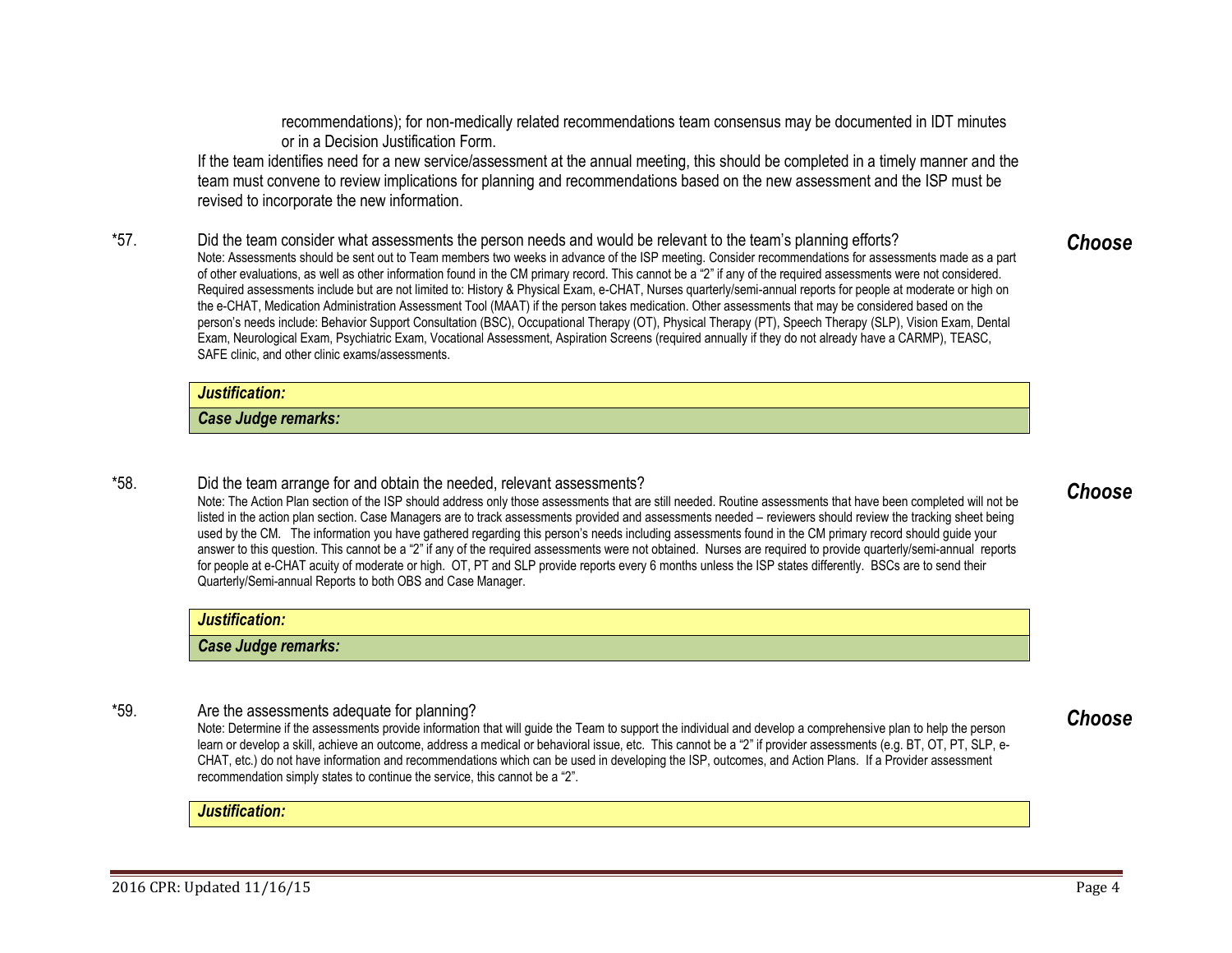## *Case Judge remarks:*

## \*60. Were the recommendations from assessments used in planning?

Note: Determine if information and recommendations from the assessments were used throughout the ISP, such as in narrative section, outcome criteria, Action Plans and strategies, or other areas of the plan. **This cannot be a "2" if #59 was a "1" or "0" or if the recommendations from any of the assessments were not found in the ISP.**

| Justification:      |  |
|---------------------|--|
| Case Judge remarks: |  |

### *Adequacy of Planning and Adequacy of Services*

\*61. Is there a document called an Individual Service Plan (ISP) that was developed within the past year? **Effective Date**: *Choose*

**If you answered "No" to question #61, then mark questions #62 through #79 as "NA" and then proceed to question #80.** 

## \*62. Was the ISP developed by an appropriately constituted IDT?

Note: The IDT shall consist of the following members: person served; case manager; guardian (if applicable); direct service staff from each provider agency; ancillary service providers (if applicable) such as therapists; nurses; vocational specialists; physicians; psychiatrists; psychologists; these professions rarely attend team meeting, but may have submitted written assessments or evaluations for team consideration. The team may also include a friend advocate, family member and/or legal representative. "Applicable" depends on the preferences and needs of the individual. Check the ISP signature page, as well as interviewees' responses, to determine if there was an appropriately constituted Team. If the individual scores a moderate or high on the e-CHAT and there is no evidence that a nurse participated in the meeting, this cannot be a "2". If the individual is behaviorally involved, and there is no evidence a Behavior Support Consultant participated in the meeting, this cannot be a "2". If there was no evidence the person attended their own meeting, and no explanation as to why the person did not attend their own meeting, this cannot be a "2".

| Justification:      |  |
|---------------------|--|
| Case Judge remarks: |  |

\*63. For any team members not physically present at the IDT meeting, is there evidence of their participation in the development of the ISP?

Note: Participation of ancillary service providers does not require the provider's physical presence at the IDT meeting. Their participation can be accomplished through conference call, or through meeting with another team member prior to the meeting to <span id="page-4-4"></span>*Choose*

<span id="page-4-1"></span><span id="page-4-0"></span>

## <span id="page-4-3"></span><span id="page-4-2"></span>*Choose*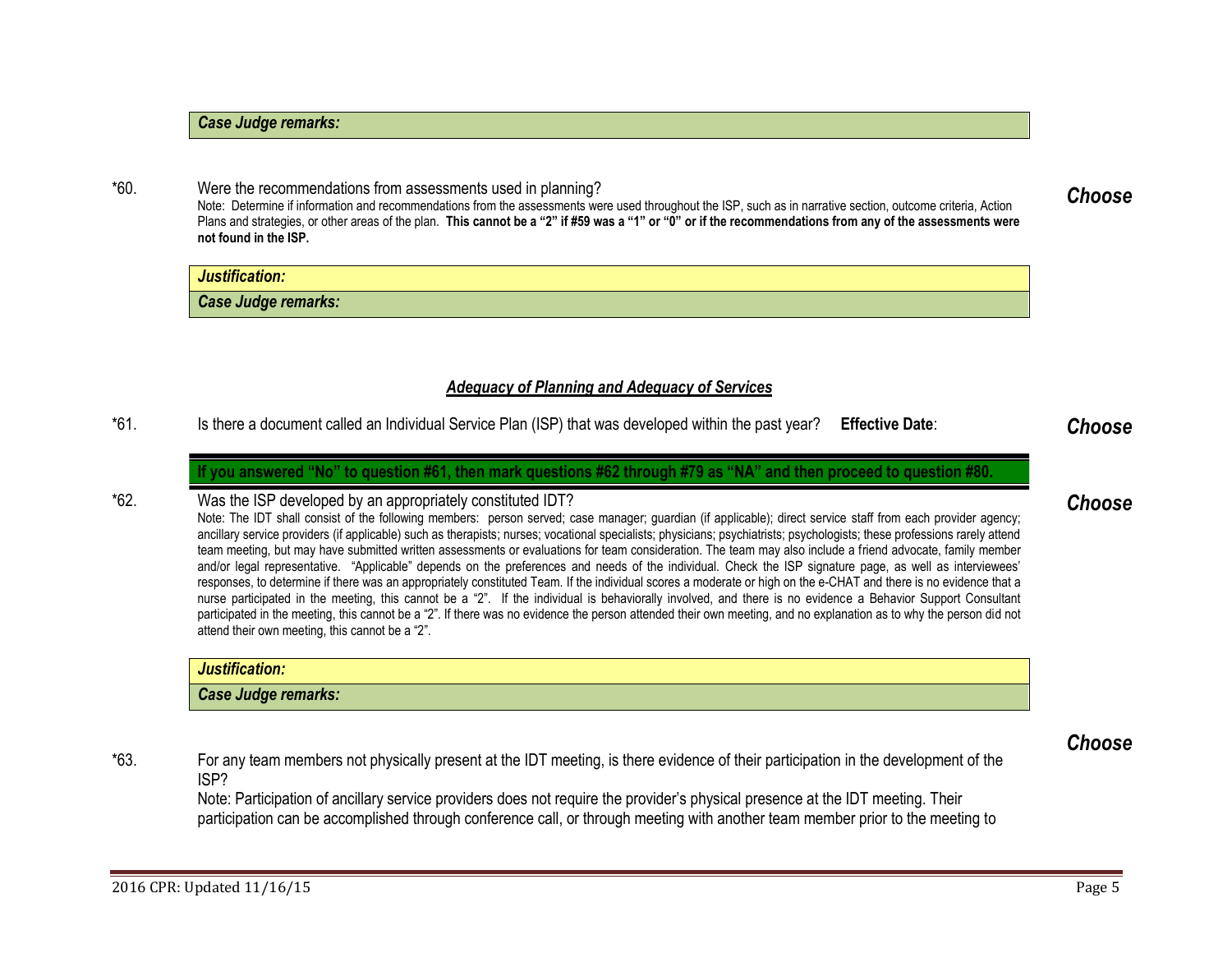discuss issues/concerns/recommendations. This applies to therapists and nurses. If the e-CHAT acuity is moderate or high the nurse MUST participate in the ISP, must do quarterly/semi-annual reports on the person's health care plan, must have a health care plans for which the e-CHAT summary indicates an "R" for required. Healthcare plans may be combined as determined by the class member's nurse and a separate Aspiration Health Care Plan is not required in addition to the CARMP since the CARMP is considered a type of healthcare plan that combines several health related issues.

*Justification:*

*Case Judge remarks:*

## \*64. Overall, is the long-term vision adequate?

Note: An individual's vision (i.e. dream for the future) should state what the individual wants to achieve over the next 1 to 3 years. Most people value and want: family and friends; a place to live that is comfortable, safe and meets preferences for design and furnishings; people with whom they live to be compatible; work that is interesting and that promotes success and accomplishment; to be a part of and valued by the community; enough money to feel secure and support life's desires; good health, etc. It is the job of the team to find out from the individual (through assessment, questions, observations, etc.) what he/she wants to focus on for the next few years. As a general rule, vision statements should not be repeated verbatim from one plan to the next. They should change and grow as the person does. Exception to this rule, however, would be if none of the vision has been accomplished – in spite of documented clear and consistent work towards the vision – and/or the vision statement is still the desired dream of the individual.

Note: The only allowable way for an individual not to have a vision in Live, Work/Learn and Relationships/Fun is if two criteria are met: 1) the person is not receiving any paid supports in that area AND 2) the team documents why the individual does not require the team's supports in that area (e.g. natural supports are sufficient, the individual is independent in that area…)

#### *Justification:*

*Case Judge remarks:*

## \*65. Overall, does the Narrative and Vision Section of the ISP give adequate guidance to achieving the person's long-term vision?

Note: The Vision section of the ISP includes questions to prompt the analysis that compares life today and the desired life stated in the vision. It is the team's review and discussion of the assessment information (strengths, preferences, interests, non-negotiables, supports, etc.) to identify what is in place and what needs to be included in planning to support the individual's transition from his/her present status to successful accomplishment of the stated vision for the future. The team should analyze each life area separately. This Section is to address, for each vision statement: the person's strengths, abilities, challenges, skills to be developed to achieve the vision, and what needs to occur including services and supports the persons needs. This cannot be a "2" if any of the Narrative or Vision Sections are not completed and overall does not relate to the achievement of the specified LTV in each life area.

## *Justification:*

*Case Judge remarks:*

## <span id="page-5-1"></span><span id="page-5-0"></span>*Choose*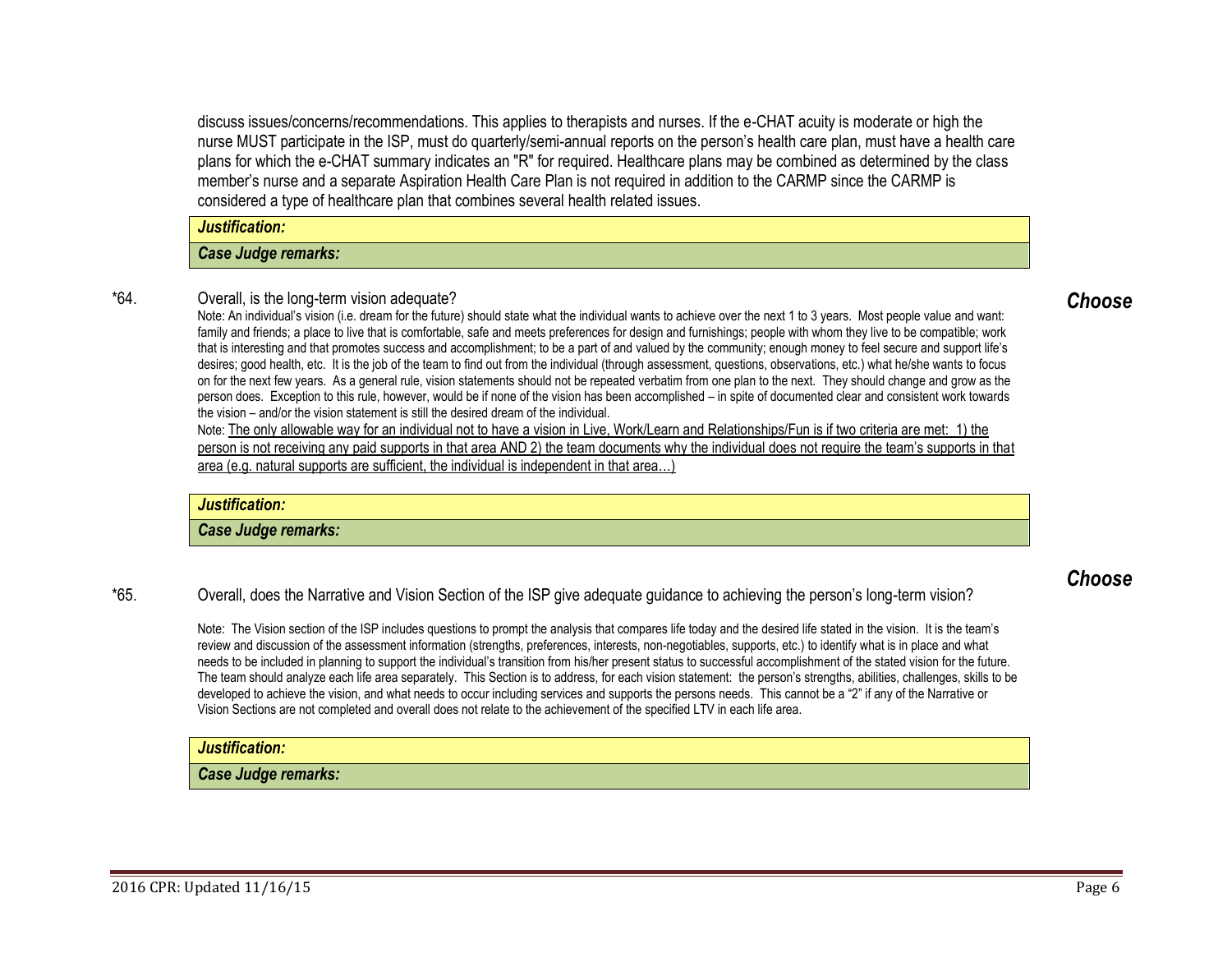<span id="page-6-0"></span>*Choose*

\*66. Overall, is the Vision Section of the ISP used as the basis for outcome development? Note: Consider each life area of the ISP separately. ISP outcomes should come directly from the Vision section, but may be in other parts of the ISP also. This cannot be a "2" if the ISP outcomes did not come directly from the Vision Section for each life area.

## *Case Judge remarks:*

*Justification:*

\*67. Overall, do the outcomes in the ISP include criteria by which the team can determine when the outcome(s) have been achieved? Note: Outcomes are the formal steps (learning a new skill or completing an action/responsibility) necessary to achieve the person's desired vision. Each outcome relates to a relevant component of the vision; vision statements that have many components will require multiple outcomes for that specific life area. Outcomes are discussed, agreed upon and written at the IDT meeting; primary responsibilities for the accomplishment of each outcome are assigned. The IDT must meet when outcomes are accomplished in order to identify the next logical step in the process; the ISP is revised based on this discussion. Outcomes are written for the individual; skill maintenance or actions provided by the staff are included in the Vision Section of the ISP, steps of the Action Plans Teaching & Support Strategies and, when necessary, detailed in medical or therapy support plans (i.e. positioning, communication plans, CARMP etc.). In order for this to be a "2" each outcome that is developed must be measurable and state what the person is to do to accomplish it (that is, anyone reading it can tell when the outcome has been accomplished, e.g. the person will lose 50 pounds in the next year; or the person will develop a resume, practice job interview skills, make application and acquire a job in the next year).

## *Justification:*

*Case Judge remarks:*

\*68. Overall, are the ISP outcomes related to achieving the person's long-term vision? Note: For this to be a "2" each outcome that is developed must relate to the person's Long Term Vision for that life area. Review the LTV and the outcomes to show if there is a direct connection or not. This score is "0" if no outcomes were developed. Consult with your Case Judge if you find vision statements with no outcome. Outcomes may be re-statements of the vision, as long as the steps are identified in the Action Plans.

| Justification:      |  |
|---------------------|--|
| Case Judge remarks: |  |

\*69. Overall, do the ISP outcomes address the person's major needs?

Note: The ISP is centered on achieving what the person wants, and the outcomes are developed to assist the person in achieving their desires. If there are barriers to the accomplishment of the person's LTV these should be addressed in the person's ISP. The Personal Challenges and Obstacles That Need to be Addressed In Order to Achieve the Desired Outcomes section of the ISP (at the top of each action plan) should address these barriers. These challenges in turn should be addressed in the action steps, strategy(s) and/or support plans. There should be at least one related outcome for each vision statement. Consult with

## <span id="page-6-1"></span>*Choose*

## <span id="page-6-3"></span><span id="page-6-2"></span>*Choose*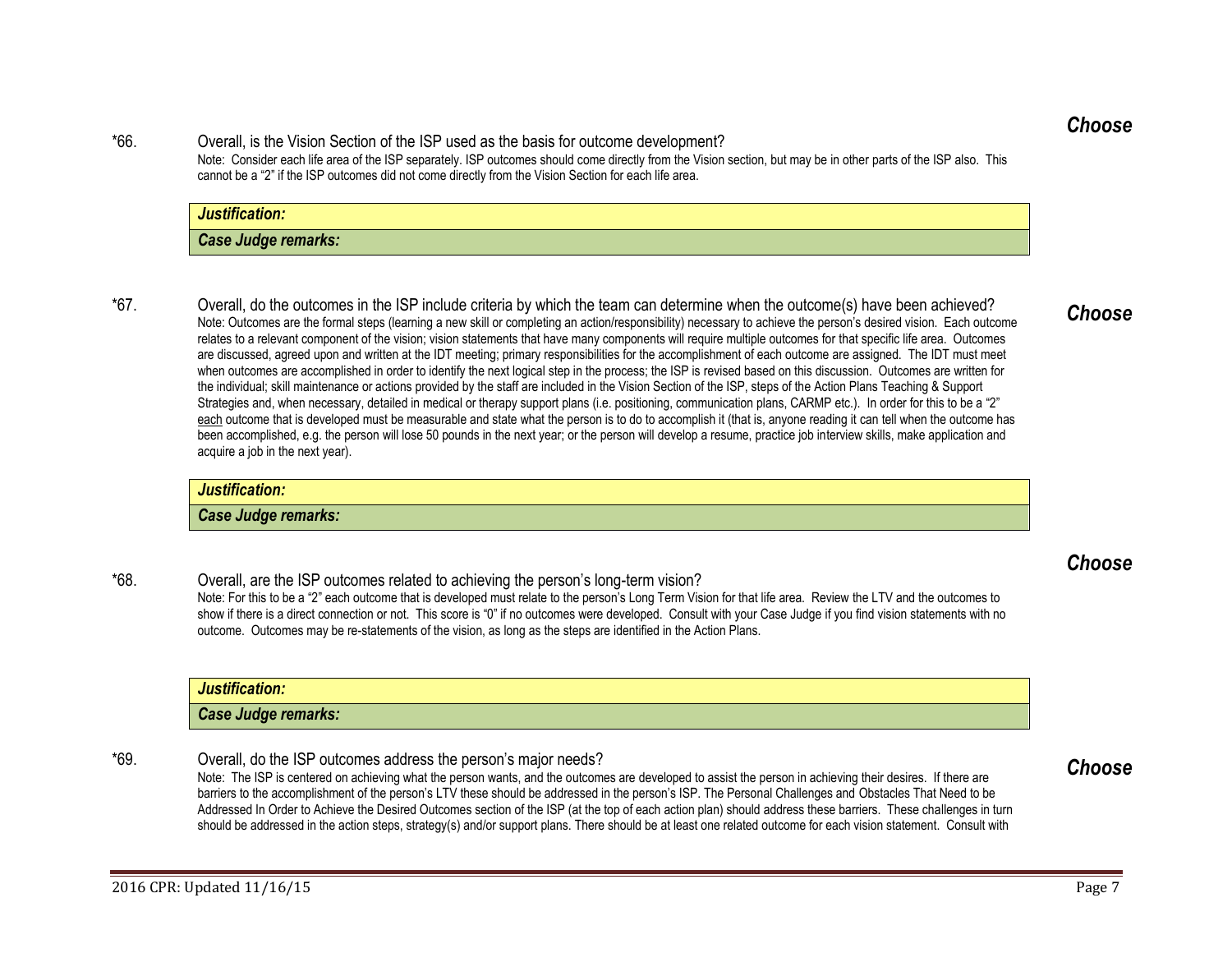your Case Judge if you find a vision statement with no outcome.

## *Justification:*

## *Case Judge remarks:*

\*70. Overall, are the Action Plans specific and relevant to assisting the person in achieving his/her outcomes? Note: Action Plans are the steps the team has identified in order for the individual to accomplish his/her outcome. Each Action Plan in the ISP must relate to a specific outcome (and therefore the vision for that life area). Action Plans must contain necessary components in order to ensure they are implemented and progress measured consistently. Look for: measurable action the individual/others will perform; frequency; documentation and reporting requirements; and the assignment of a responsible party(ies). For Action Steps which require strategies, look for the Teaching and Support Strategies sheet which is to be completed within two weeks of the ISP. As most Action Plans require more than one step to complete (some will be worked on concurrently and some in sequence), the IDT should develop all of these steps and specify when each step is to be implemented. This item is "0" if there are no Action Plan/Action Steps. For this to be a "2" each Action Plan must meet the criteria as articulated here, specifically relate to the outcome and state what the person is to do along with others as needed.

#### *Justification:*

#### *Case Judge remarks:*

\*71. Overall, are the Teaching and Support Strategies sufficient to ensure consistent implementation of the services planned? Note: Teaching and Support Strategies are detailed directions written to guide the staff in consistent implementation and documentation of the Action Step. These strategies must be directly related to accomplishing the Action Step in the most effective manner for the individual (learning style, specialized equipment, positioning, etc.). Strategies would address conditions for success (type/level of staff support and special equipment/materials necessary to successfully perform the action. The strategies must specify who will assist the individual, what staff will do (preparation, type/level of staff support, how to provide the support, etc.), when and where the Action Step will be implemented, how often the person will do the activity, when and how data will be collected, and when progress will be reviewed. Therapists may provide direct support to develop the provider strategies, or review and insert recommendations before submission for inclusion in the ISP. For those under the new DD Waiver, the therapist provides Written Direct Support Instructions to be attached to relevant Teaching and Support Strategies. For ongoing strategies these are due two weeks prior to the expiration of the previous ISP. For new strategies, these instructions will be added once the therapist has completed trials with the individual to determine the effectiveness prior to submitting and training DSP on Written Direct Support Instructions. This score is "0" if strategies are needed but not developed/present. For this to be a "2" each strategy must give clear directions so that anyone can read the strategy and know what to do. These directions should note who will assist the person, what type of support is needed, what materials are needed, when and where to do the action step, how often or for how long to do the action step and how and when data will be collected. If the strategy simply states what the staff will do or if the accomplishment of the Action Step is related to the activity of the staff, this cannot be a "2", (e.g., The strategy states: "go on a van ride everyday", this would be a "0", as it is dependent on a staff activity and does not state what the person will do.)

## *Justification:*

### *Case Judge remarks:*

\*72. Overall, are the recommendations and/or objectives/strategies of ancillary providers integrated into the outcomes, action plans, and Teaching and Support Strategies of the ISP?

Note: Does the ISP incorporate information from ancillary providers (from plans, assessments, recommendations, etc.) dealing with how to reinforce skill

## <span id="page-7-1"></span><span id="page-7-0"></span>*Choose*

## 2016 CPR: Updated 11/16/15 Page 8

<span id="page-7-2"></span>*Choose*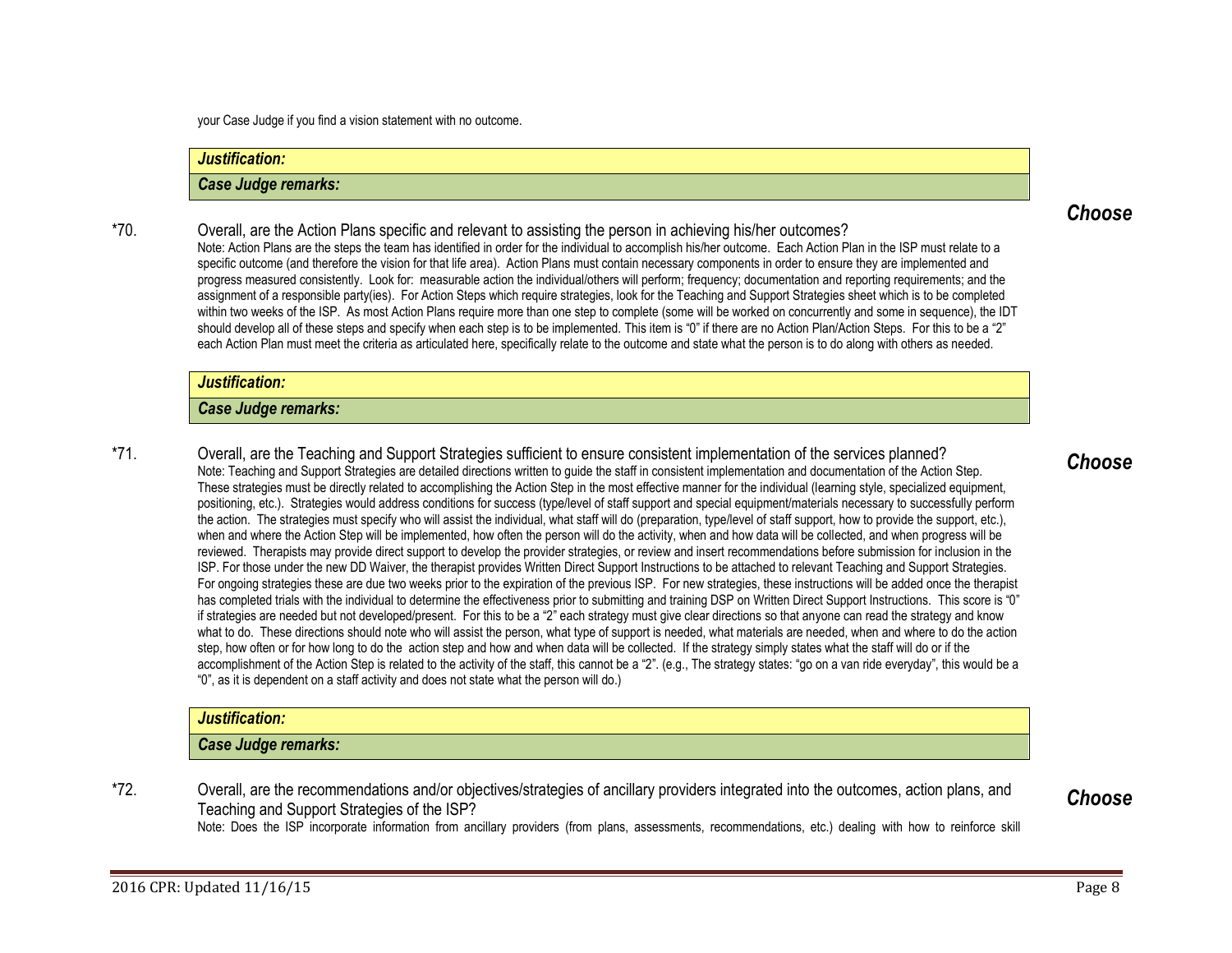building/maintenance, personal traits and abilities appropriately? Relevant Desired Outcomes and associated Teaching and Support Strategies, as needed, contain information from the ancillary providers that supports attainment of the individual's related vision areas. A mere reference to ancillary providers or specific plans/documents is not considered to have sufficient detail to be understood and consistently implemented, unless Written Direct Support Instructions are attached to the Teaching and Support Strategies from the therapist(s). This cannot be a "2" if the person receives therapies and there is no information from the therapists' plans in any of the ISP outcomes/action plans, or strategies. For this to be a "2" there must be relevant information from the therapist in the ISP outcomes, action plans and/or strategies such as information from the BSC on how to approach the person to ask them to do a task; or information from the PT on how to have the person sit or stand to do a task; or information from the SLP on how to communicate a request to the person.

| Justification:                                |        |
|-----------------------------------------------|--------|
| Case Judge remarks:                           |        |
| $\sim$<br>$\sim$ $\sim$<br>.<br>$\sim$ $\sim$ | Choose |

\*73. If needed, does the ISP contain a specific Crisis Prevention and Intervention Plan that meets the person's needs? Note: Score a. and b. first, then score this last. For this to be a "2" all Crisis Prevention and Intervention Plans and/or MERPs that are developed must specify: how to prevent the crisis; when the situation becomes a crisis: what the staff need to do to provide appropriate intervention; and describe what that intervention is to be.

a. If needed does the ISP contain a specific Crisis Intervention Plan for dangerous behavior that meets the person's needs?

<span id="page-8-0"></span>*Choose*

Note: Has it been made clear in terms of what to do, where to go and who to call in the event of a behavioral crisis as appropriate to this person? Not all PBSPs require a Crisis Plan. For this to be a "2" all Crisis Intervention Plans that are developed must specify: how to prevent the crisis; when the situation becomes a crisis: what the staff need to do to provide appropriate intervention; and describe what that intervention is to be.

| $\sim$<br>$-0.000$<br>- - -<br>.<br><b>JUF</b><br><b>Q</b> |  |
|------------------------------------------------------------|--|
| <b>Case Judge</b><br>remarks:                              |  |

b. If needed, does the ISP contain a specific Medical Emergency Response Plan (MERP)?

<span id="page-8-1"></span>*Choose*

Note: Has it been made clear in terms of what to do, where to go and who to call in the event of a medical crisis as appropriate to this person? If a person has a chronic condition with the potential to result in a life threatening situation (some types of seizures, asthma, some types of diabetes, etc.) they should have a MERP. Not all healthcare plans require an associated MERP. The e-CHAT summary report will indicate an "R" for health issues that require creation of a MERP. For this to be a "2" all MERPs that are developed must specify: how to prevent the crisis; when the situation becomes a crisis: what the staff need to do to provide appropriate intervention; and describe what that intervention is to be.

| 49.00<br>11211112221222<br>шл                        |  |
|------------------------------------------------------|--|
| .<br>-------<br>,,,,<br><b>SASE JUUU-</b><br>"IdINS. |  |

\*74. Does the ISP contain information regarding primary health (medical) care? Note: The name and contact information for the Primary Care Physician (PCP) should be on the face sheet of the ISP. The ISP should identify the healthcare coordinator responsible for supporting the individual to make such arrangements. The Health Action Plan page of the ISP should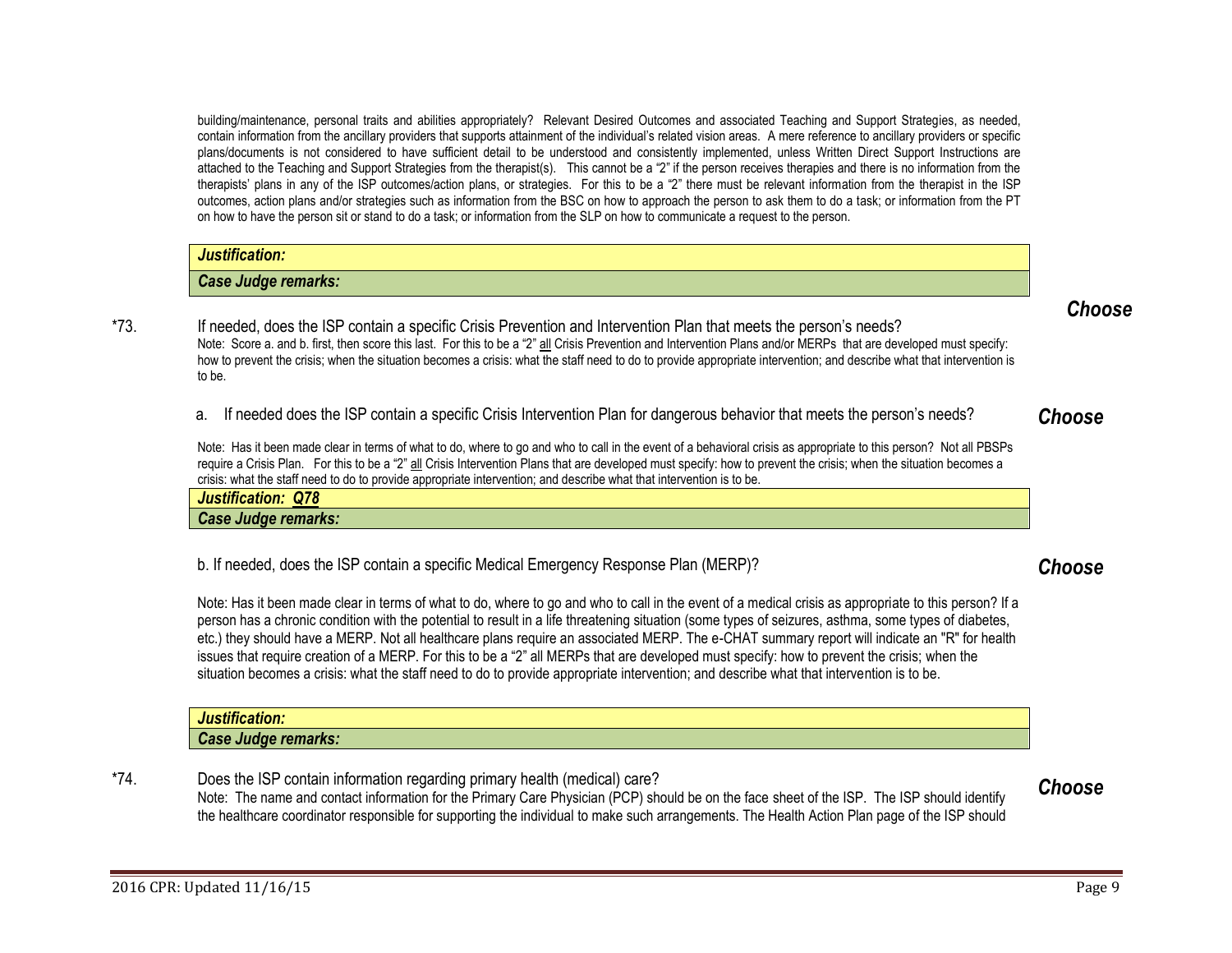address new/changes to health care that needs to be arranged/followed up on.

74.a. Does the ISP face sheet contain contact information for the PCP? *Choose*

74.b. Is the Healthcare coordinator's name and contact information listed in the ISP? This is the meanticale coordinator's name and contact information issed in the ISP.<br>Note: This should be on the Additional Healthcare Information page of the ISP.

| Justification:      |
|---------------------|
| Case Judge remarks: |

\*75. Does the ISP reflect how the person will get to work/day activities, shopping, and social activities? Note: For this to be a "2" the ISP must note not just that the person needs transportation, but who [either agency or person by name or title] will provide that transportation. This information is expected to be in the Action Plan of the ISP, but if it is found in other sections (i.e. Strategy, Vision) that is acceptable. *(***This can be answered N/A IF Question [#109](#page-17-0) is a "2". )**

<span id="page-9-0"></span>*Choose*

<span id="page-9-1"></span>*Choose*

<span id="page-9-2"></span>*Choose*

#### *Justification:*

*Case Judge remarks:*

\*76. Does the ISP reflect how the person will obtain prescribed medications? Note: For this to be a "2" the name and phone number of the pharmacy (face sheet), and the person responsible for getting medications refilled and obtaining new medications (Medication Delivery section of Additional Healthcare Information page) must be noted.

| <b>ARCH</b><br>ustification. |  |
|------------------------------|--|
| <b>Case Judge remarks:</b>   |  |

\*77. Does the ISP contain a list of adaptive equipment needed and who will provide it? Note: For this to be a "2" the ISP and/or Equipment Inventory must note ALL of the adaptive equipment the person is to have available for use, and who is responsible for obtaining it. This question pertains to adaptive equipment. Examples of Adaptive Equipment includes: Durable Medical Equipment such as wheelchairs of any type, walkers, shower chairs, shower trolleys, hospital beds, eating and drinking equipment. Also personal items such as glasses, dentures, hearing aids.

*Justification:*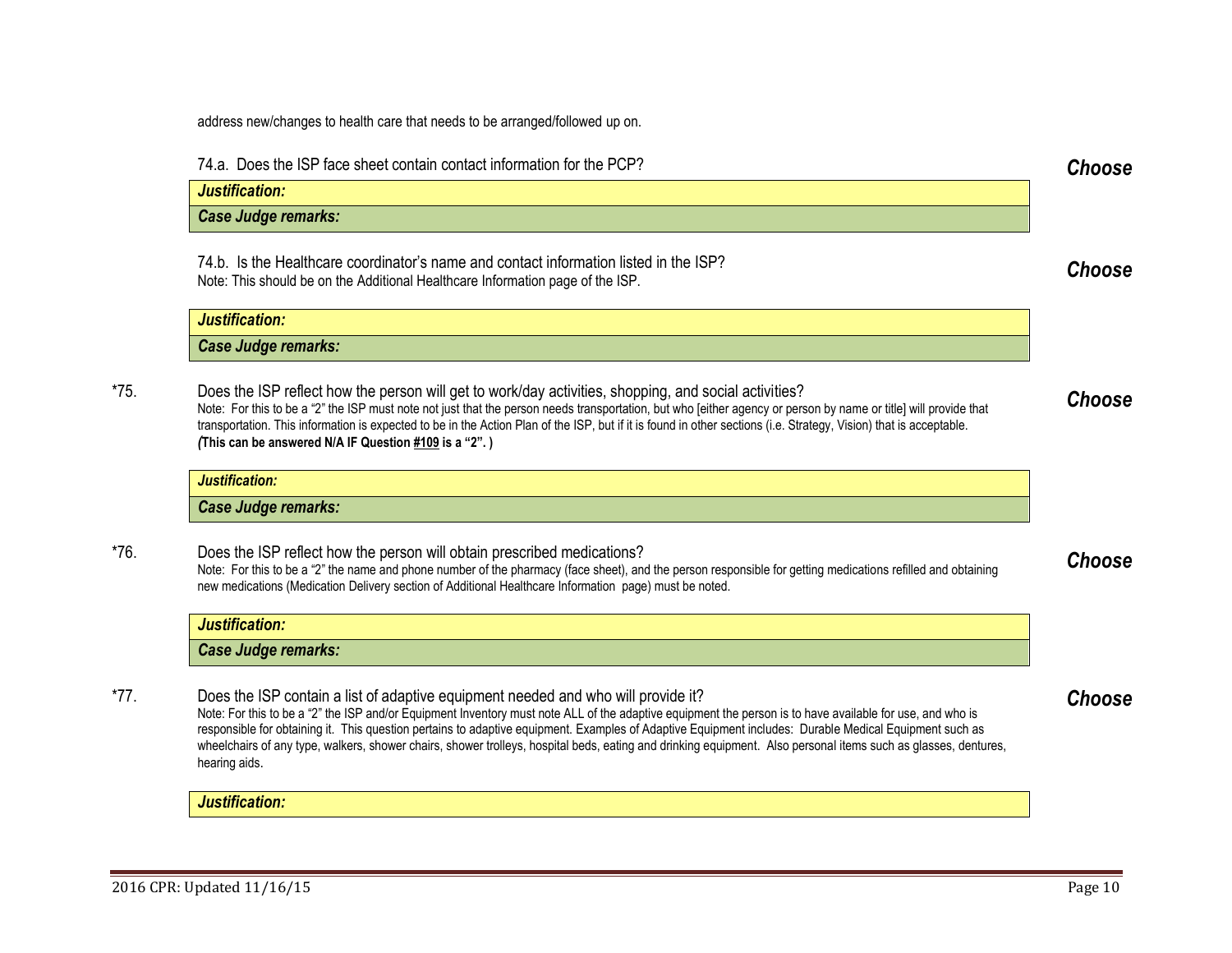## *Case Judge remarks:*

### \*78. Overall, is the ISP adequate to meet the person's needs?

<span id="page-10-0"></span>Note: This question focuses on the adequacy of the ISP… the written plan. Based on the rating you have given Questions #61 through #77, does the ISP adequately address the person's living, working/learning, social/leisure and health needs/supports? The ISP does not have to be "perfect" and all of the scores for #61 to #77 do not have to be "2's" in order for you to find the ISP adequate and rate this as a "2". However, the individual's ISP should be based on the person's assessed needs and strengths and include relevant interventions designed to enable and move the person closer to his/her vision. The ISP should be directed towards the acquisition skills and behaviors necessary for the individual to function with as much self-determination as possible, should prevent or decelerate regression and attempt to keep the person safe and free from harm. The reviewer is to consider all the scores and rationales from questions #61-77, using those rationales here to substantiate the score. As you review the ISP in total, you are being asked to apply professional judgment to determine the overall adequacy of this person's ISP. (See guidance on Professional Judgment in Expectations of Reviewers and Case Judges, as provided by the Community Monitor.)

## **PRINT PREVIEW THIS SECTION TO REFERENCE THE SCORESFOR #61-77**

| #61= Choose | #62= Choose | #63= Choose   | #64= Choose | #65= Choose | #66= Choose |
|-------------|-------------|---------------|-------------|-------------|-------------|
| #67= Choose | #68= Choose | #69= Choose   | #70= Choose | #71= Choose | #72= Choose |
| #73= Choose | #74= Choose | $#75=$ Choose | #76= Choose | #77= Choose |             |

## **(Return t[o \\*146\)](#page-25-1)**

| Justification:             |  |
|----------------------------|--|
| <b>Case Judge remarks:</b> |  |

<span id="page-10-1"></span>**If you answered question 78 as "0", "1" or "NA", then answer question 79 as "NA". If you answered question 78 as "2" then proceed to select an appropriate answer for question 79.**

\*79. Is the ISP being implemented?

Note: Determine if the ISP is being implemented by looking at outcome and action plan data collection, provider and therapist monthly, quarterly or bi-annual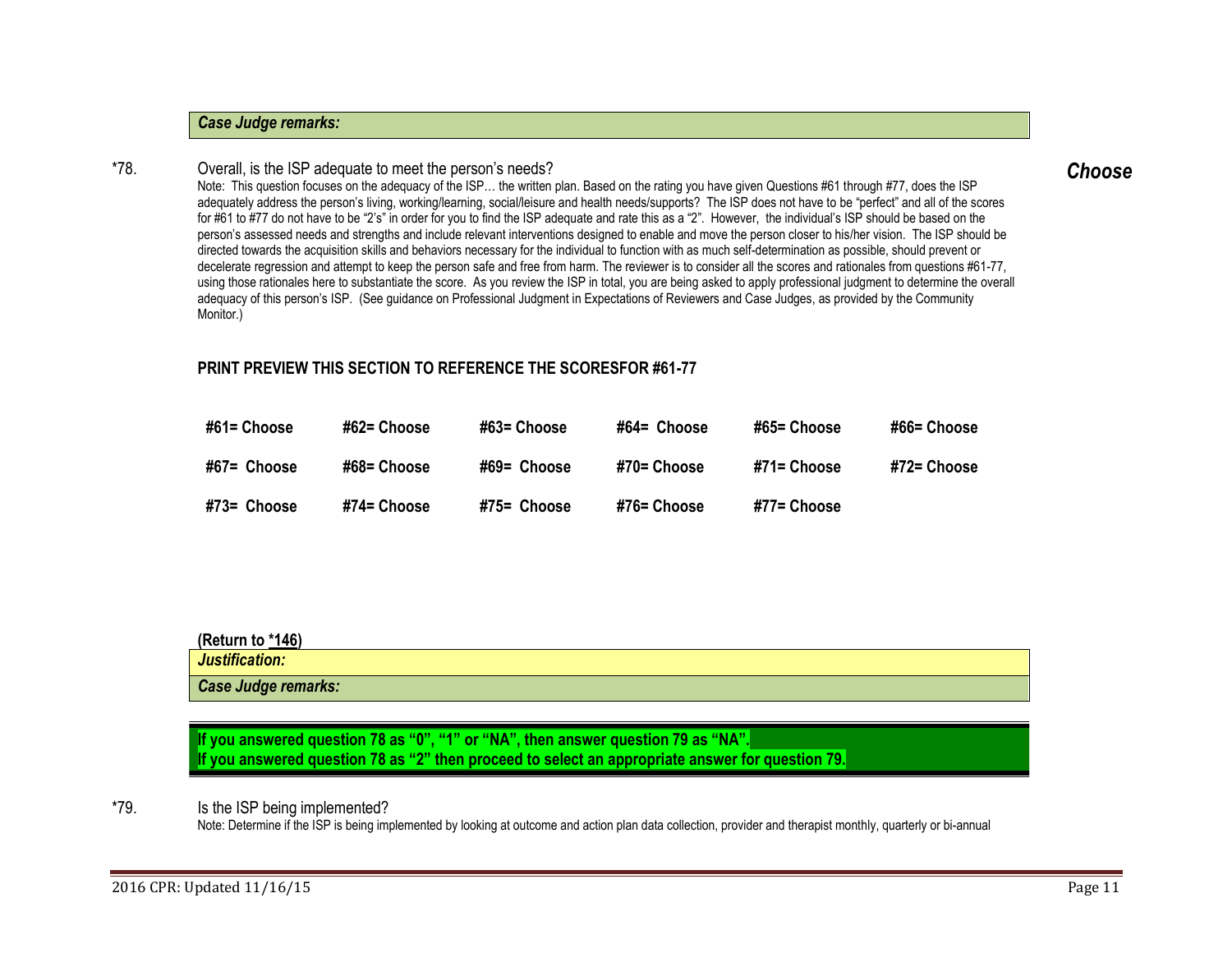reports noting progress made or the reason for lack of progress, and information obtained from interviewees. Score this question accordingly, noting the corresponding rationale, then proceed to question #81. This can only be a "2" if the data collection and provider and therapist reports note progress or the reason for lack of progress –and if all IDT members interviewed indicated progress has been made or stated why they thought progress was not made and how it is being addressed

*Justification:*

*Case Judge remarks:*

**If you answered question 78 as "0", "1" or "NA", then answer question 80 as appropriate. If you answered question 78 as "2", then answer question 80 as "NA".** 

\*80. a. Is the ISP being implemented? Note: Answer this question if this person's ISP was NOT rated as a 2. The Note in #79 applies here as well.

*Justification:*

*Case Judge remarks:*

b. Are current services adequate to meet the person's needs?

Note: Consider all of the services the individual receives, including Case Management, Community Living, Nursing, Nutrition, Day, Employment, and all Therapies. The reviewer is to note what is determined as adequate, and for those that are considered to be inadequate note the reason for that determination. This cannot be a "2" if the person is to receive a particular therapy but there was no progress report from the therapist, and no evidence the therapist had seen the person at home or during the day program. This cannot be a "2" if the person is to receive a specific staffing support during specific times, and the documentation (or your observations) indicates that the support has not been there on a regular basis for a substantial amount of time.

| Justification:             |  |
|----------------------------|--|
| <b>Case Judge remarks:</b> |  |

\*81. Overall, was the direct service staff trained on the implementation of this person's ISP? Note: This should be scored "0" if #61 was answered "No".

Before answering this question, you must review your answers to questions #37 [Day], and #46 [Res]

**0** is the score for Question #37 **0** is the score for Question #46

If both of these are "2" the answer to this question is a "2". If the answers are mixed (one is scored a "1" and one is "2"), this must be scored a "1". No additional justifications are necessary

*These scores must be entered from the Day and Residential Sections.*

## <span id="page-11-2"></span>*Choose*

# <span id="page-11-1"></span><span id="page-11-0"></span>*Choose*

*Choose*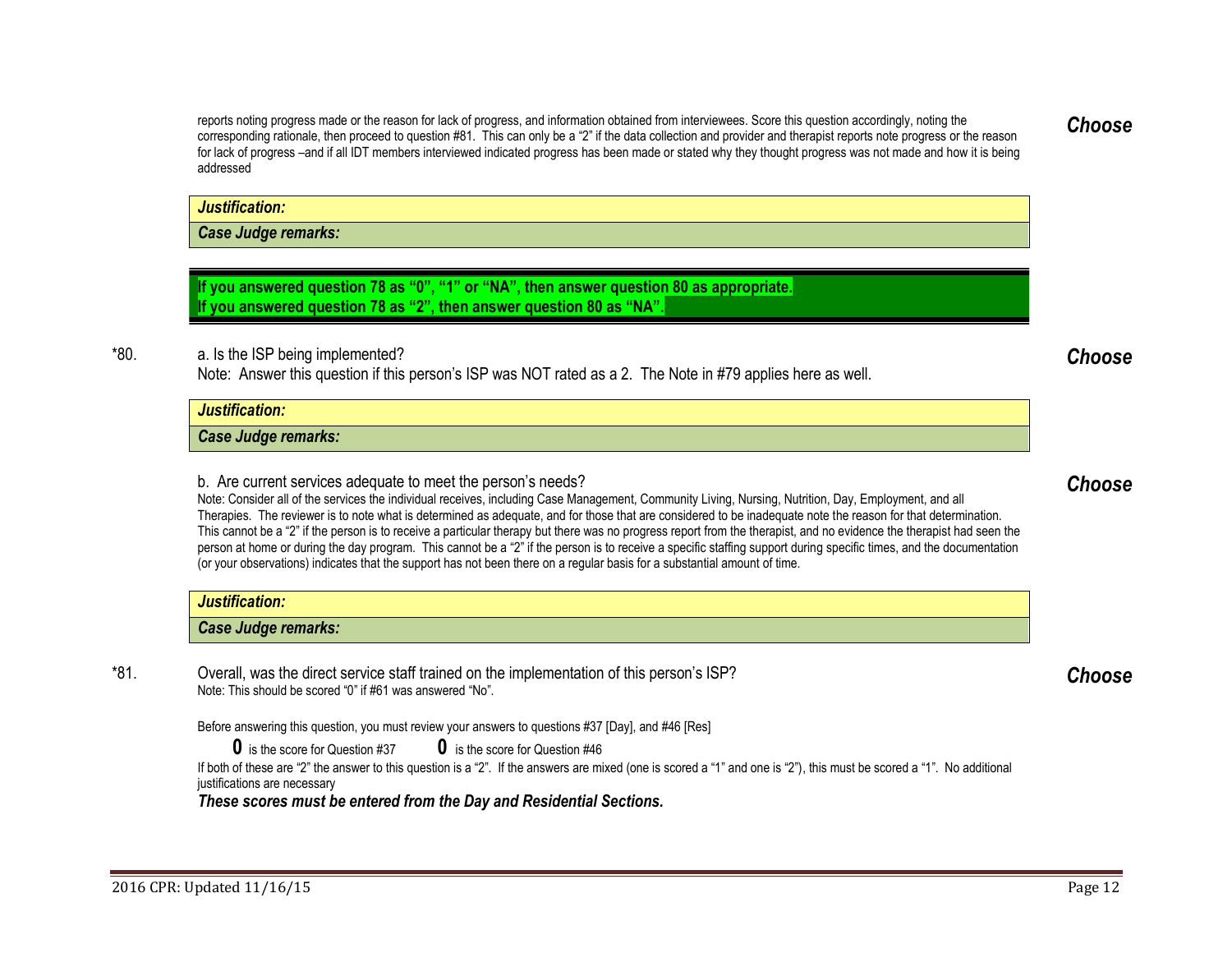## *Case Judge remarks:*

\*82. Overall, were the direct service staff able to describe their responsibilities in providing daily care/supports to the person?

Before answering this question, you must review your answers to questions #39 [Day], #49 [Res].

**0** is the score for Question #39 **0** is the score for Question #49

If both of these are "2" the answer to this question is a "2". If the answers are mixed (one is scored a "1" and one is "2"), this must be scored a "1". No additional justifications are necessary

*These scores must be entered from the Day and Residential Sections.*

*Case Judge remarks:*

\*83. Overall, do the progress notes or other documentation in the case management record reflect the status of the outcomes and services of the key life areas stated in the ISP?

Note: This should be scored "0" if #61 was answered as "No" – there is no ISP. Consider documents such as: progress notes and monthly/quarterly/(semiannual) reports from each provider; quarterly/6-month reports from each therapist; and monthly reports from the Case Manager. This can be a "2" if all reports specify if outcomes/action plans have been met (not just worked on) and if not met what the plan is (e.g. continue for 3 more months or have an IDT meeting to revise the outcome, action steps or strategies). This cannot be a "2" if any reports just state the outcome has been worked on (e.g. did outcomes this month.

| Justification:             |  |
|----------------------------|--|
| <b>Case Judge remarks:</b> |  |

## <span id="page-12-0"></span>*Expectations for Growth*

\*84. Based on all of the evidence, in the opinion of the Reviewer, has the person achieved progress in the past year? Note: Reviewers will base this score on documentation reviewed and interviews. For this to be a "2" outcome, action plans or action steps would have to have been met, or evidence of other positive growth would need to be evident.

## *Justification: Case Judge remarks:*

\*85. Overall, does the IDT have an appropriate expectation of growth for this person? Before answering this question, you must review your answers to questions #31 [CM], #42 [Day], #52 [Res]. <span id="page-12-4"></span>*Choose*

<span id="page-12-3"></span>*Choose*

<span id="page-12-1"></span>*Choose*

<span id="page-12-2"></span>*Choose*

**0** is the score for Question #31 **0** is the score for Question #42 **0** is the score for Question #52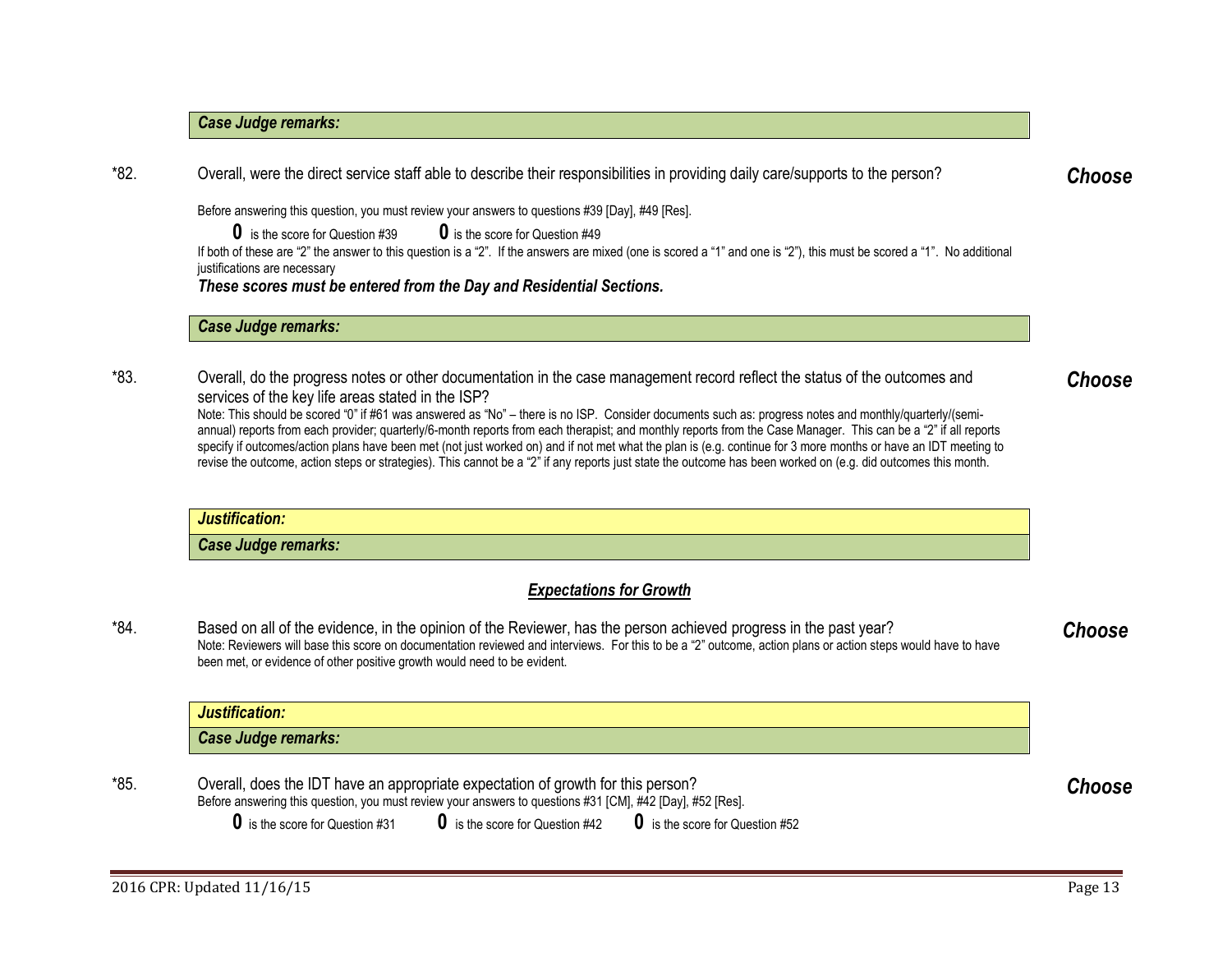If these three scores are all 2's the answer to this question is a "2". If the answers are mixed (one is scored a "1", one a "2" and another a "0"), this must be scored a "1". No additional justifications are necessary

**These scores must be entered from Case Management, Day and Residential Sections.** 

## *Case Judge remarks:*

## <span id="page-13-5"></span><span id="page-13-4"></span><span id="page-13-3"></span><span id="page-13-2"></span><span id="page-13-1"></span><span id="page-13-0"></span>*Quality of Life*

\*86. Was the person provided the assistance and support needed to participate meaningfully in the planning process? Note: Use the signature sheet and Section IV of the ISP to determine if the person attended their own meeting and what their level of involvement was. Also refer to case management interview question "K" if the person attended the meeting; if the case manager met with the person prior to the meeting to discuss things with the person; if the person gave their input during the meeting; or if the guardian or other members of the team spoke for the person. If there is no indication they attended the meeting and no explanation as to why, either in the ISP, the IDT meeting minutes, or the Case Manager notes, then this is to be scored "0". *Choose*

| 10000<br>Justification:    |  |
|----------------------------|--|
| <b>Case Judge remarks:</b> |  |

\*87. Is the person offered a range of opportunities for participation in each life area? Note: Scoring is determined by evidence of a variety of opportunities being offered to the person in each life area daily/weekly/monthly. If the person is to choose between two objects/activities, determine if those things vary regularly. If not, then this cannot be a "2". *Choose*

|      | Justification:                                                                                                                                                               |        |
|------|------------------------------------------------------------------------------------------------------------------------------------------------------------------------------|--------|
|      | <b>Case Judge remarks:</b>                                                                                                                                                   |        |
| *88. | Does the person have the opportunity to make informed choices?<br>Note: Questions 89-91 should be scored first. If 89, 90 or 91 are scored "0" or "1", this cannot be a "2". | Choose |

\*89. About where and with whom to live? *Choose Justification: Case Judge remarks:* \*90. About where and with whom to work/spend his/her day? *Choose Justification:*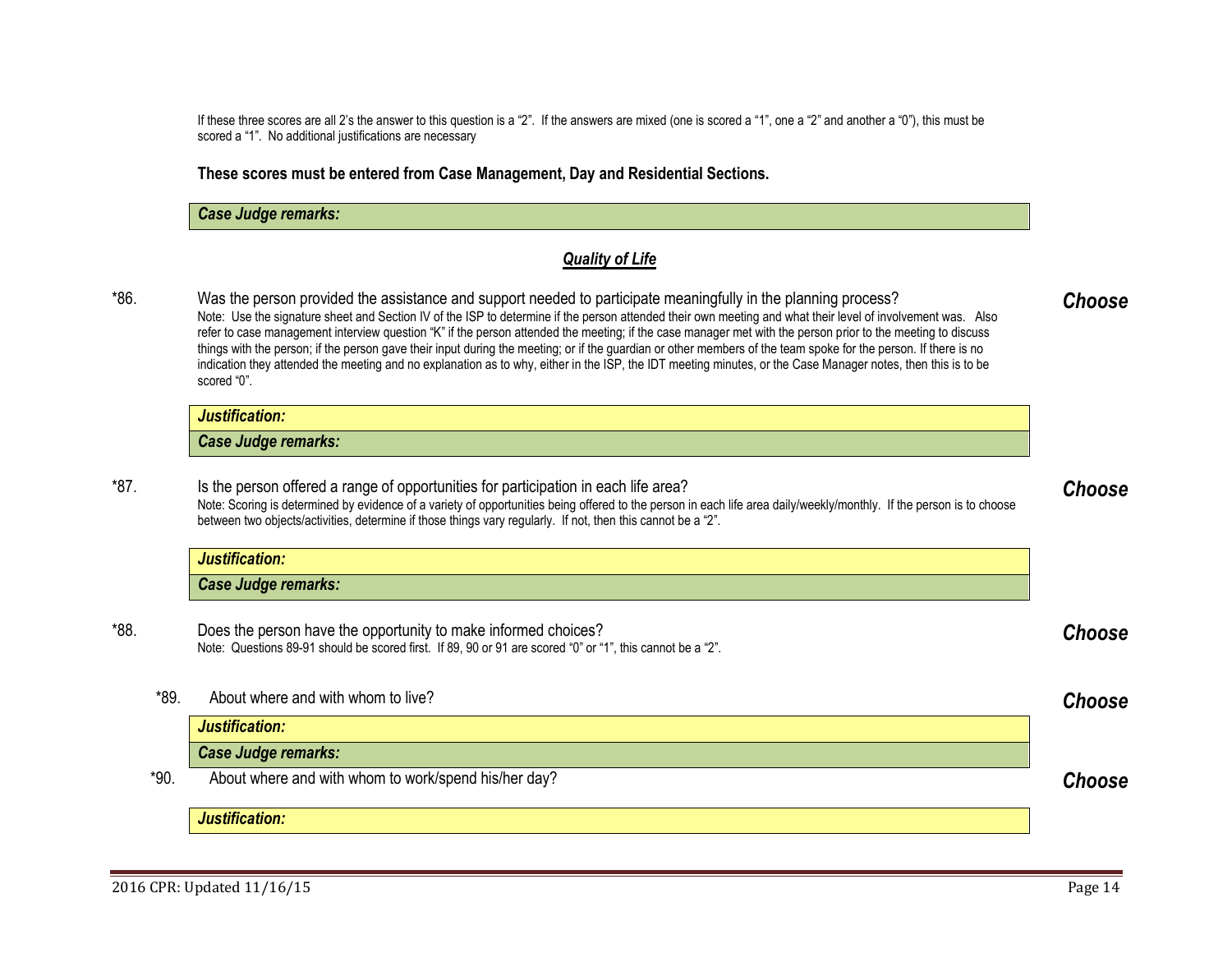|      | <b>Case Judge remarks:</b>                                                                                                                                                                                                                                                                                                                                                                                                                                                                                                                                                                                     |               |
|------|----------------------------------------------------------------------------------------------------------------------------------------------------------------------------------------------------------------------------------------------------------------------------------------------------------------------------------------------------------------------------------------------------------------------------------------------------------------------------------------------------------------------------------------------------------------------------------------------------------------|---------------|
| *91. | About where and with whom to socialize/spend leisure time?                                                                                                                                                                                                                                                                                                                                                                                                                                                                                                                                                     | <b>Choose</b> |
|      | Justification:                                                                                                                                                                                                                                                                                                                                                                                                                                                                                                                                                                                                 |               |
|      | <b>Case Judge remarks:</b>                                                                                                                                                                                                                                                                                                                                                                                                                                                                                                                                                                                     |               |
| *92. | Does the evidence support that providers do not prevent the person from pursuing relationships and are respecting the rights of this<br>person?<br>Note: Reviewers will make this determination based on interviews and documentation reviewed.                                                                                                                                                                                                                                                                                                                                                                | Choose        |
|      | Justification:                                                                                                                                                                                                                                                                                                                                                                                                                                                                                                                                                                                                 |               |
|      | <b>Case Judge remarks:</b>                                                                                                                                                                                                                                                                                                                                                                                                                                                                                                                                                                                     |               |
| *93. | Overall, were the direct service staff interviewed trained on the provider's complaint process and on abuse, neglect and exploitation?<br>Before answering this question, you must review your answers to questions #41 [Day], #51 [Res].<br><b>0</b> is the score for Question #41<br><b>0</b> is the score for Question #51<br>If both of these are "2", the answer to this question is a "2". If the answers are mixed (one is scored a "1", one is a "2"), this must be scored a "1". No additional<br>justifications are necessary<br>These scores must be entered from the Day and Residential Sections. | Choose        |
|      | <b>Case Judge remarks:</b>                                                                                                                                                                                                                                                                                                                                                                                                                                                                                                                                                                                     |               |
| *94. | Does this person and/or guardian have adequate access to the available complaint processes/procedures? Note: Reviewers will<br>score this item based on interviews.                                                                                                                                                                                                                                                                                                                                                                                                                                            | <b>Choose</b> |
|      | Justification:                                                                                                                                                                                                                                                                                                                                                                                                                                                                                                                                                                                                 |               |
|      | Case Judge remarks:                                                                                                                                                                                                                                                                                                                                                                                                                                                                                                                                                                                            |               |
| *95. | Does the person know his/her guardian?                                                                                                                                                                                                                                                                                                                                                                                                                                                                                                                                                                         | <b>Choose</b> |
|      | Justification:                                                                                                                                                                                                                                                                                                                                                                                                                                                                                                                                                                                                 |               |
|      |                                                                                                                                                                                                                                                                                                                                                                                                                                                                                                                                                                                                                |               |

<span id="page-14-4"></span><span id="page-14-3"></span><span id="page-14-2"></span><span id="page-14-1"></span><span id="page-14-0"></span>÷.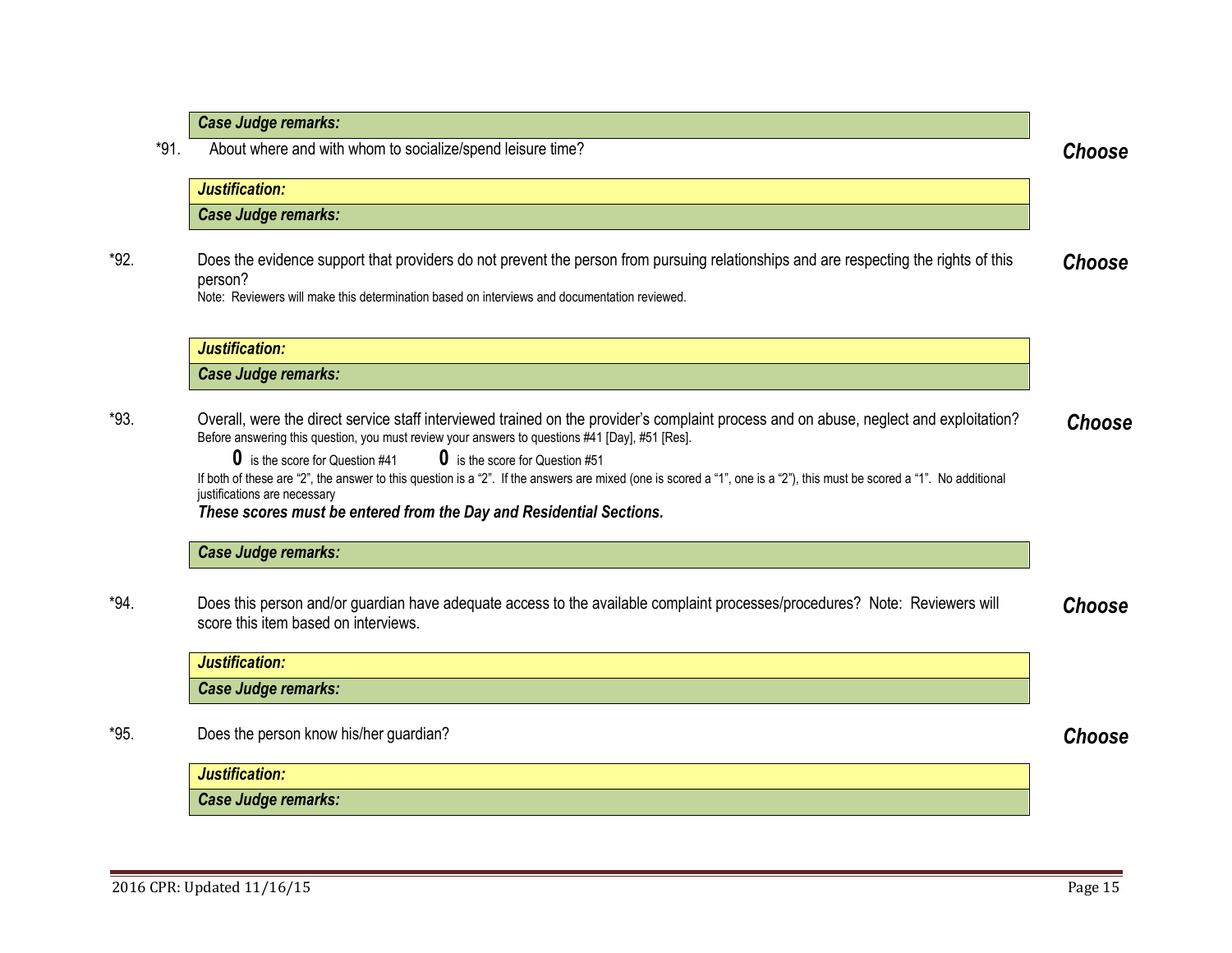### \*96. Does the person believe the guardian is helpful? *Choose*

*Justification:*

right.)

*Case Judge remarks:*

in the role of guardian and there is no one else acting as co-guardian, Power of Attorney, or ready to step into the role of guardian, and therefore documents are not getting signed; or if there is no explanation to the case manager from the guardian as to why things are not being done. Note: **This is only N/A if the person is his or her own guardian. If the person is SUPPOSED to have a guardian, but currently does not, the answer is "None".** None Limited: Less than 12 times per year. Moderate: 1 or more times per month. Active: 3 or more times a month NA \*98. In the Reviewer's opinion, does the person need a friend advocate? Note: The "friend advocate" is a non-paid individual who assists the person in service planning, making his/her preferences known, and in decision making. Individuals are at greater risk and therefore should be considered for a friend advocate when they have few if any people in their lives who are not paid to be in their lives. When personal safeguards are missing, the reviewer will consider recommending a friend advocate for the person. If the reviewer thinks the person is an active self-advocate or the Case Manager and/or other IDT members and/or the guardian speak out for the person or assist the person in speaking out for her/him self then this can be "No".

Note: Based on the information you recorded during all interviews, you should know how often the guardian calls and/or visits the individual--daily, weekly, monthly, holidays only, on an as needed basis only, not at all. Consider if documents sent/provided to guardians are returned promptly. Consider any problems because needed documents are not signed and returned, such as permission for medical treatment and medical releases; or if the guardian is unable to continue

\*97. What is the level of participation of the legal guardian in this person's life and service planning? (Check one of the boxes to the

## *Justification: Case Judge remarks:*

\*99. Does the person have a friend advocate? **Note: This should be scored "NA" if #98 was answered as "No".**

## *Justification:*

## *Justification: Case Judge remarks:*



## <span id="page-15-1"></span><span id="page-15-0"></span>*Choose*

<span id="page-15-3"></span><span id="page-15-2"></span>*Choose*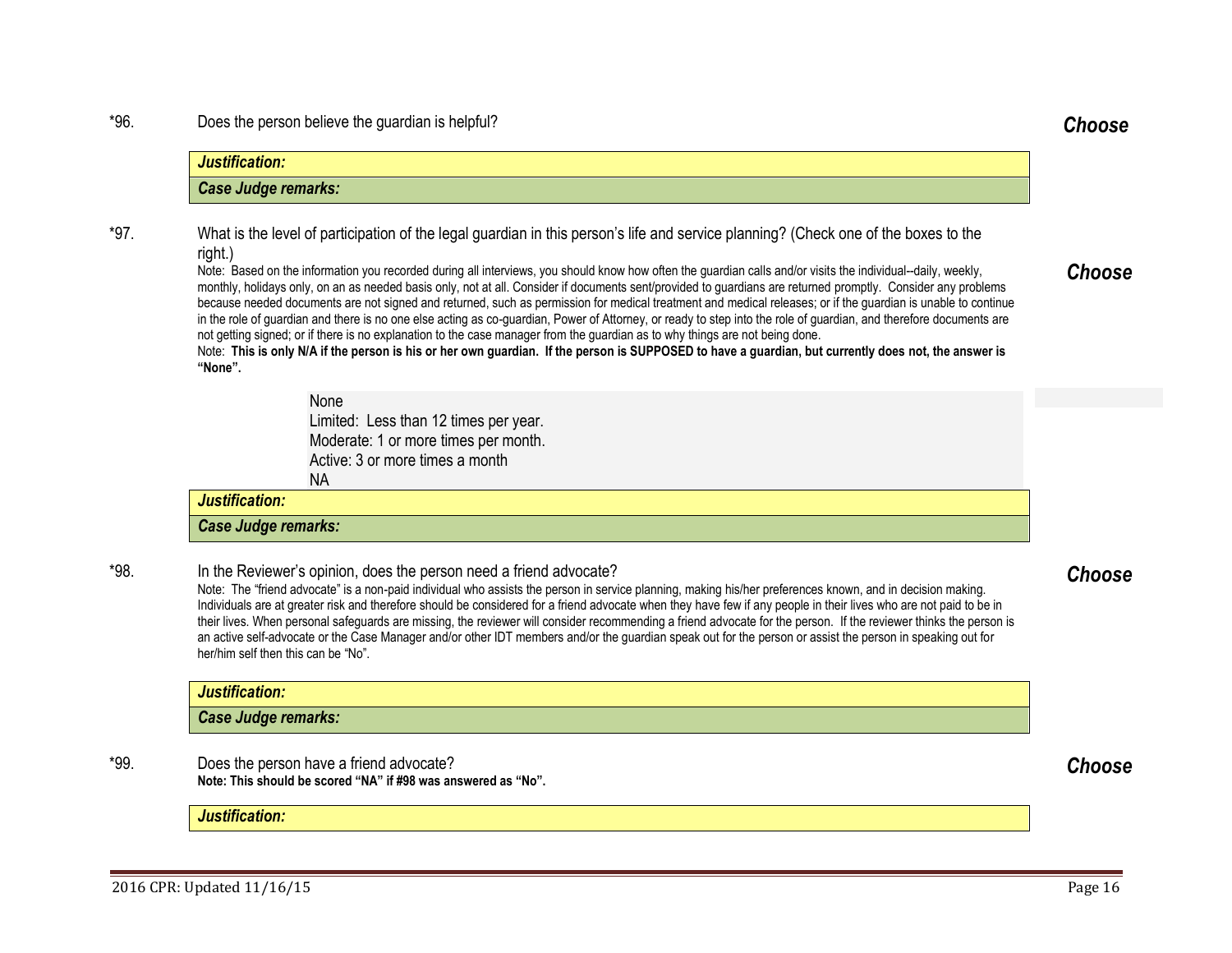| *100.   | If the person is retired, does he/she have adequate opportunities to engage in activities of interest during the day?<br>Note: The reviewer needs to consider the person's age in relation to the retirement age of the general population. A 45 year old person who has never worked<br>cannot be considered "retired". The usual retirement age in the general population begins at about age 65 years.                                                                            | <b>Choose</b> |
|---------|--------------------------------------------------------------------------------------------------------------------------------------------------------------------------------------------------------------------------------------------------------------------------------------------------------------------------------------------------------------------------------------------------------------------------------------------------------------------------------------|---------------|
|         | Justification:                                                                                                                                                                                                                                                                                                                                                                                                                                                                       |               |
|         | <b>Case Judge remarks:</b>                                                                                                                                                                                                                                                                                                                                                                                                                                                           |               |
| $*101.$ | Does the person have daily choices/appropriate autonomy over his/her life?<br>Note: This score should be based on documentation verifying regular and integrated-into-daily-life opportunities to make choices, observation of examples, and<br>information gained during interviews.                                                                                                                                                                                                | Choose        |
|         | Justification:                                                                                                                                                                                                                                                                                                                                                                                                                                                                       |               |
|         | <b>Case Judge remarks:</b>                                                                                                                                                                                                                                                                                                                                                                                                                                                           |               |
| *102.   | Have the person's cultural preferences been accommodated?<br>Note: Reviewers will be looking to documentation, observation and interviews to verify. Evidence includes foods provided regularly that the person likes, preferred<br>music available and being played, schedules verifying attendance at cultural events of the persons choice; support staff who speak the person's language, etc.<br>Culture is not only ethnic, but may be other things, such as age or lifestyle. | Choose        |
|         | Justification:                                                                                                                                                                                                                                                                                                                                                                                                                                                                       |               |
|         | <b>Case Judge remarks:</b>                                                                                                                                                                                                                                                                                                                                                                                                                                                           |               |
| $*103.$ | Is the person treated with dignity and respect?<br>Note: Reviewers will be observing things like how the person is addressed and talked about; whether the person has personally chosen possessions and privacy;<br>and whether the person's preferences and support/service needs are planned for/met in a timely manner.                                                                                                                                                           | Choose        |
|         | Justification:                                                                                                                                                                                                                                                                                                                                                                                                                                                                       |               |
|         | <b>Case Judge remarks:</b>                                                                                                                                                                                                                                                                                                                                                                                                                                                           |               |
|         |                                                                                                                                                                                                                                                                                                                                                                                                                                                                                      |               |
|         | <b>Satisfaction</b>                                                                                                                                                                                                                                                                                                                                                                                                                                                                  |               |

\*104. Overall, is the person satisfied with current services?

*Case Judge remarks:*

Note: Reviewers will interview the class member and be looking for evidence that the person exhibits/reports satisfaction with: a. Living arrangements?

<span id="page-16-5"></span><span id="page-16-4"></span><span id="page-16-3"></span><span id="page-16-2"></span><span id="page-16-1"></span><span id="page-16-0"></span>*Choose*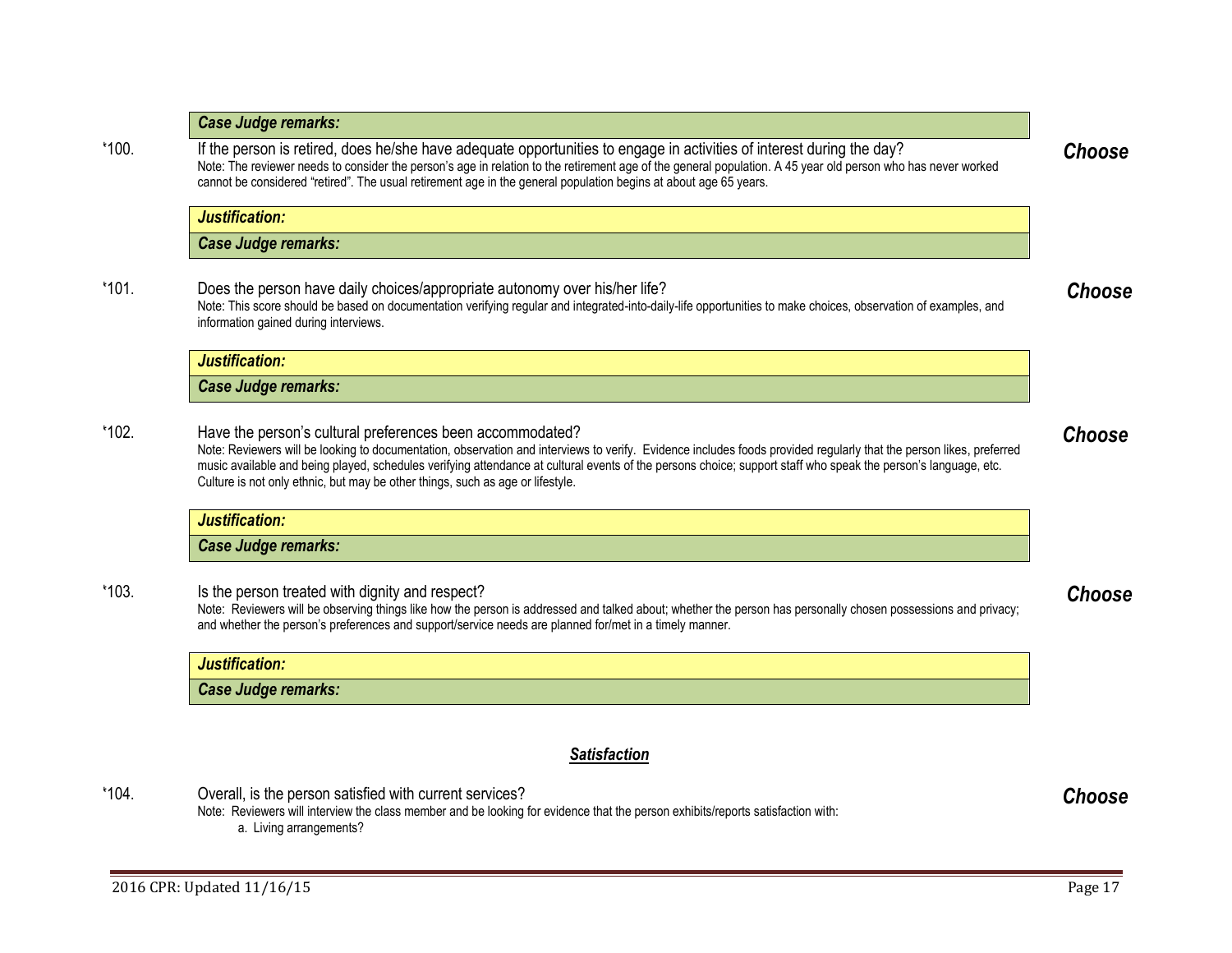- b. Employment/training opportunities?
- c. Freedom to make choices?
- d. Suitability of adaptive equipment?
- e. Contact with the case manager?
- <span id="page-17-2"></span><span id="page-17-1"></span>f. Contact with family?
- <span id="page-17-4"></span><span id="page-17-3"></span><span id="page-17-0"></span>g. Opportunity to participate in community activities?

|       | Justification:                                                                                          |               |
|-------|---------------------------------------------------------------------------------------------------------|---------------|
|       | Case Judge remarks:                                                                                     |               |
| *105. | Does the person get along with the case manager?                                                        | Choose        |
|       | Justification:                                                                                          |               |
|       | <b>Case Judge remarks:</b>                                                                              |               |
| *106. | Does the person find the case manager helpful?                                                          | Choose        |
|       | Justification:                                                                                          |               |
|       | <b>Case Judge remarks:</b>                                                                              |               |
| *107. | Does the legal guardian find the case manager helpful?                                                  | Choose        |
|       | Justification:                                                                                          |               |
|       | Case Judge remarks:                                                                                     |               |
| *108. | Does the person have adequate food and drink available?<br>Note: Must match your answer (g) on page 84. | Choose        |
|       | Justification:                                                                                          |               |
|       | <b>Case Judge remarks:</b>                                                                              |               |
| *109. | Does the person have adequate transportation to meet his/her needs?                                     | <b>Choose</b> |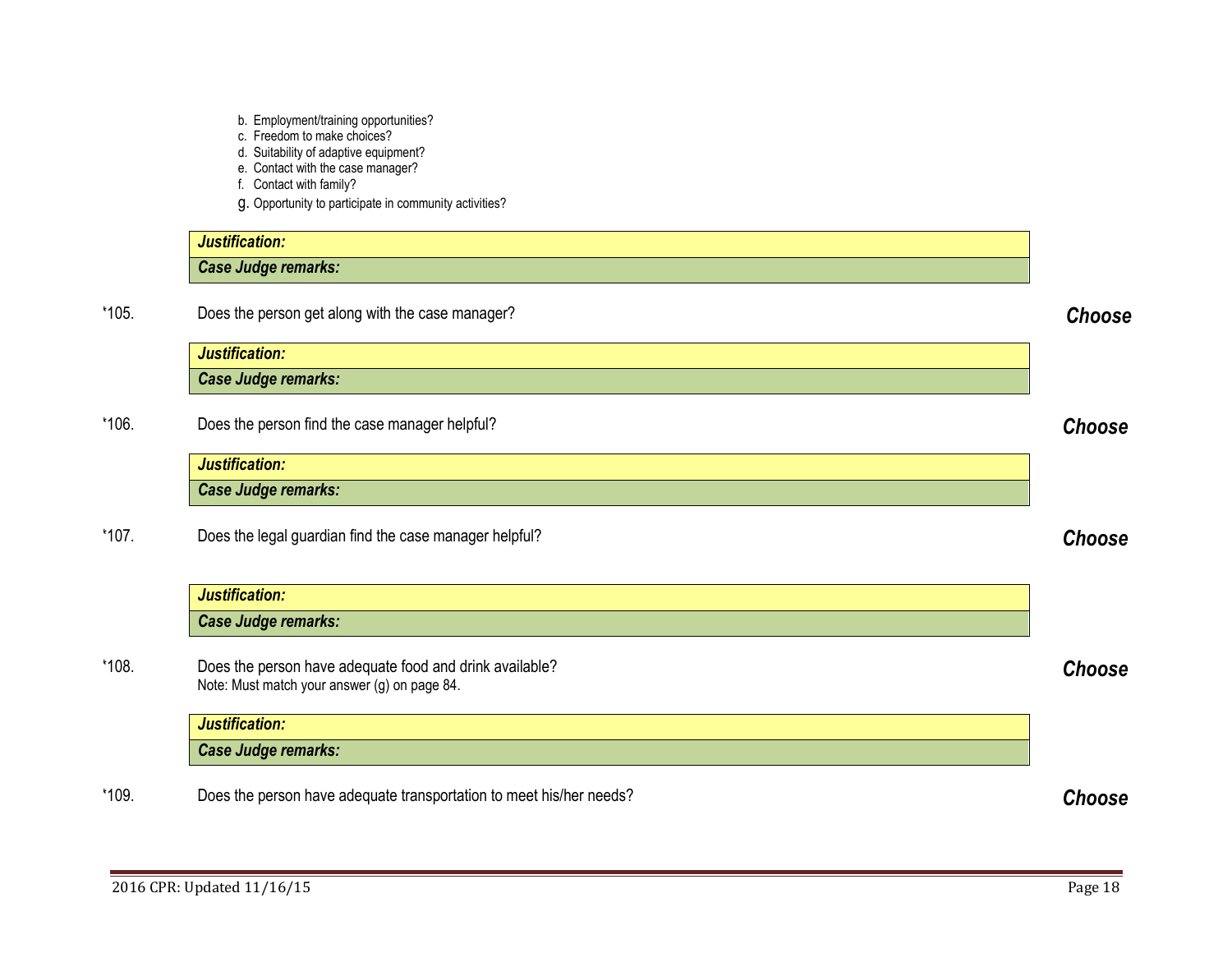(Return t[o \\*75](#page-9-0) )

*Justification: Case Judge remarks:*

\*110. Does the person have sufficient personal money? Note: Reviewers will be looking to be sure that lack of money does not prevent the person from doing and going places they want. Reviewers will gather this information from interviews and documentation.

*Justification: Case Judge remarks:*

\*111. Does the person get along with their day program/employment provider staff? *Choose*

*Justification: Case Judge remarks:*

\*112. Does the person get along with their residential provider staff? *Choose*

| Justification:      |  |
|---------------------|--|
| Case Judge remarks: |  |

## <span id="page-18-0"></span>*Team Process*

Successful planning requires the greatest possible involvement of the individual, his/her family, guardian, friends, case manager, support staff and specialists specific to the needs of the person. Each participant is expected to work together, to demonstrate a continuing commitment to learn about the individual and his/her current vision, outcomes, and circumstances, and to consistently carry out the roles and responsibilities necessary to support the individual to realize those aspirations.

- \*113. Deleted. Question related to the 6 month ISP which is no longer required.
- \*114. Are the individual members of the IDT following up on their responsibilities? Note: Base this score on the interviewee responses, as well as documentation indicating if a service or support has been carried out or not, and if follow-up has been done. Consider if the therapists are providing therapy according to their plan, that the assigned persons are getting the individual to medical and other appointments, that the providers are implementing ISP or outcomes/action plans. If interviewees stated everyone is following up, yet the record indicated no

<span id="page-18-4"></span>*Choose*

<span id="page-18-3"></span>

<span id="page-18-2"></span><span id="page-18-1"></span>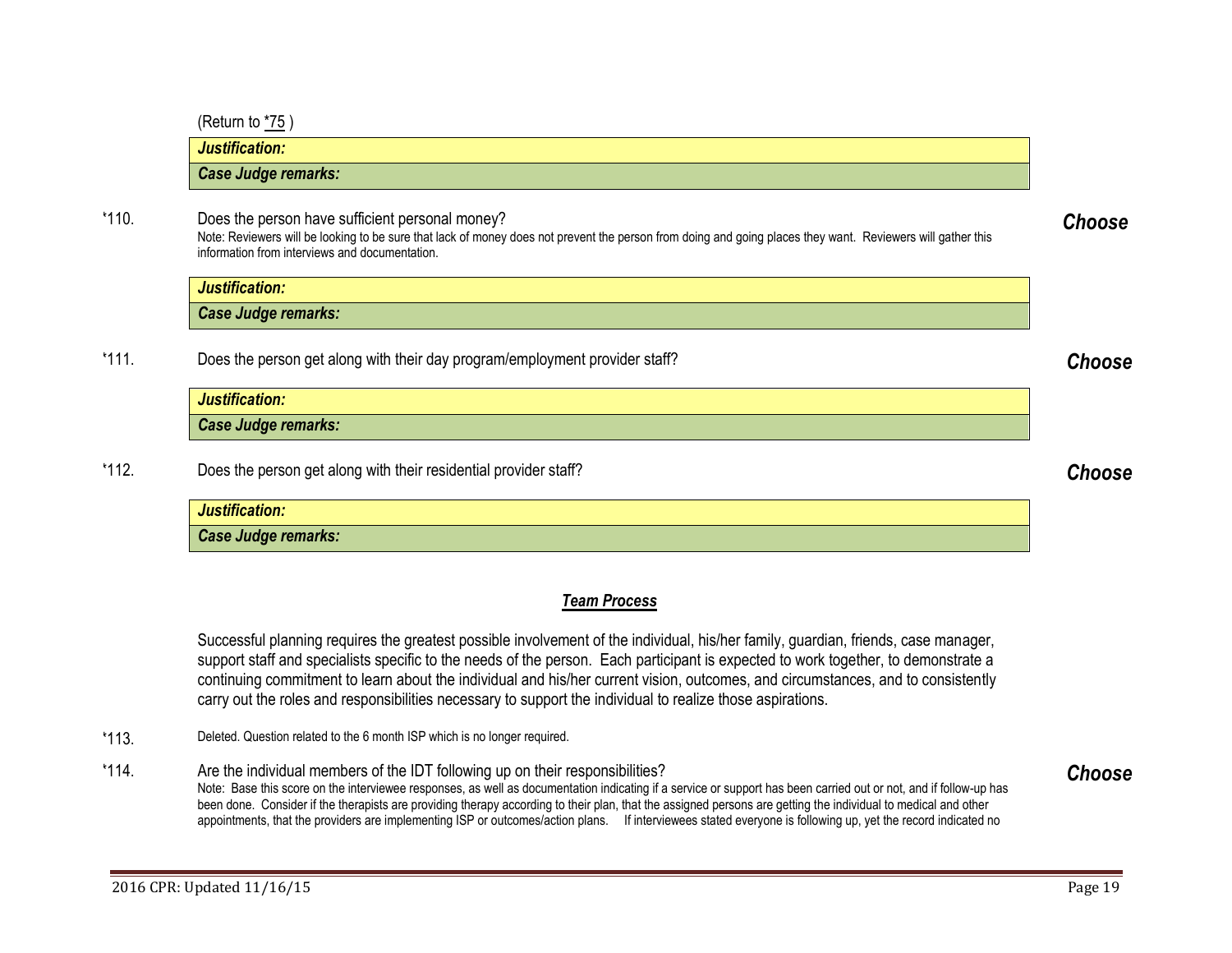<span id="page-19-2"></span><span id="page-19-1"></span><span id="page-19-0"></span>follow up on getting a service into place, this cannot be scored a "2".

| Justification:                                                                                                                                                                                                                                                                                                                                                                                                                                                                                                                                                                                                                                                                                                                                                                                                                                                                                                                                                                                                                                                                                                                                                                                                                                                                                                                                                                                                                                                                                                                                                                                                                                                                                         |
|--------------------------------------------------------------------------------------------------------------------------------------------------------------------------------------------------------------------------------------------------------------------------------------------------------------------------------------------------------------------------------------------------------------------------------------------------------------------------------------------------------------------------------------------------------------------------------------------------------------------------------------------------------------------------------------------------------------------------------------------------------------------------------------------------------------------------------------------------------------------------------------------------------------------------------------------------------------------------------------------------------------------------------------------------------------------------------------------------------------------------------------------------------------------------------------------------------------------------------------------------------------------------------------------------------------------------------------------------------------------------------------------------------------------------------------------------------------------------------------------------------------------------------------------------------------------------------------------------------------------------------------------------------------------------------------------------------|
| <b>Case Judge remarks:</b>                                                                                                                                                                                                                                                                                                                                                                                                                                                                                                                                                                                                                                                                                                                                                                                                                                                                                                                                                                                                                                                                                                                                                                                                                                                                                                                                                                                                                                                                                                                                                                                                                                                                             |
| If there is evidence of team conflict, in the Reviewer's opinion, has the team made efforts to build consensus?<br>Note: This item is scored "NA" if there is no evidence of team conflict.                                                                                                                                                                                                                                                                                                                                                                                                                                                                                                                                                                                                                                                                                                                                                                                                                                                                                                                                                                                                                                                                                                                                                                                                                                                                                                                                                                                                                                                                                                            |
| Justification:                                                                                                                                                                                                                                                                                                                                                                                                                                                                                                                                                                                                                                                                                                                                                                                                                                                                                                                                                                                                                                                                                                                                                                                                                                                                                                                                                                                                                                                                                                                                                                                                                                                                                         |
| <b>Case Judge remarks:</b>                                                                                                                                                                                                                                                                                                                                                                                                                                                                                                                                                                                                                                                                                                                                                                                                                                                                                                                                                                                                                                                                                                                                                                                                                                                                                                                                                                                                                                                                                                                                                                                                                                                                             |
| Do records or facts exist to indicate that the team convened meetings as needed due to changed circumstances and/or needs?<br>Note: Consider things such as whether or not outcomes are being met timely, or if there has been no progress on outcomes they are changed timely, job status<br>change, housing situation change, loss of someone close to the person, loss of skill or physical ability, change of housemate, or other significant events in the<br>person's life that would require the IDT to meet. In the case of any unusual circumstances mentioned during interviews, determine if the IDT met and discussed<br>the situation, if appropriate medical care was received, if measures were put in place to prevent a recurrence of the situation.<br>The ISP regulation requires IDT to meet for the following:<br>significant life change, including change in medication that affects behavior or emotional state<br>$1_{\cdot}$<br>risk of significant harm (this includes a trend of 3 reportable, substantiated incidents in a 3 month period of time)<br>2.<br>3. changes in desired outcomes or loss of a job<br>loss or death of significant person in the individual's life<br>4.<br>serious accident, illness, injury or hospitalization that disrupts the implementation of the ISP<br>5.<br>individual, guardian or provider request a program change or relocation, or when termination of services is proposed<br>6.<br>If the person is the victim of abuse, neglect or exploitation<br>7.<br>Criminal justice involvement<br>8.<br>when proposed services are denied by DDSD or New Mexico Medicaid Utilization Review<br>10. reasonable request of any IDT member |
| Justification:                                                                                                                                                                                                                                                                                                                                                                                                                                                                                                                                                                                                                                                                                                                                                                                                                                                                                                                                                                                                                                                                                                                                                                                                                                                                                                                                                                                                                                                                                                                                                                                                                                                                                         |
| <b>Case Judge remarks:</b>                                                                                                                                                                                                                                                                                                                                                                                                                                                                                                                                                                                                                                                                                                                                                                                                                                                                                                                                                                                                                                                                                                                                                                                                                                                                                                                                                                                                                                                                                                                                                                                                                                                                             |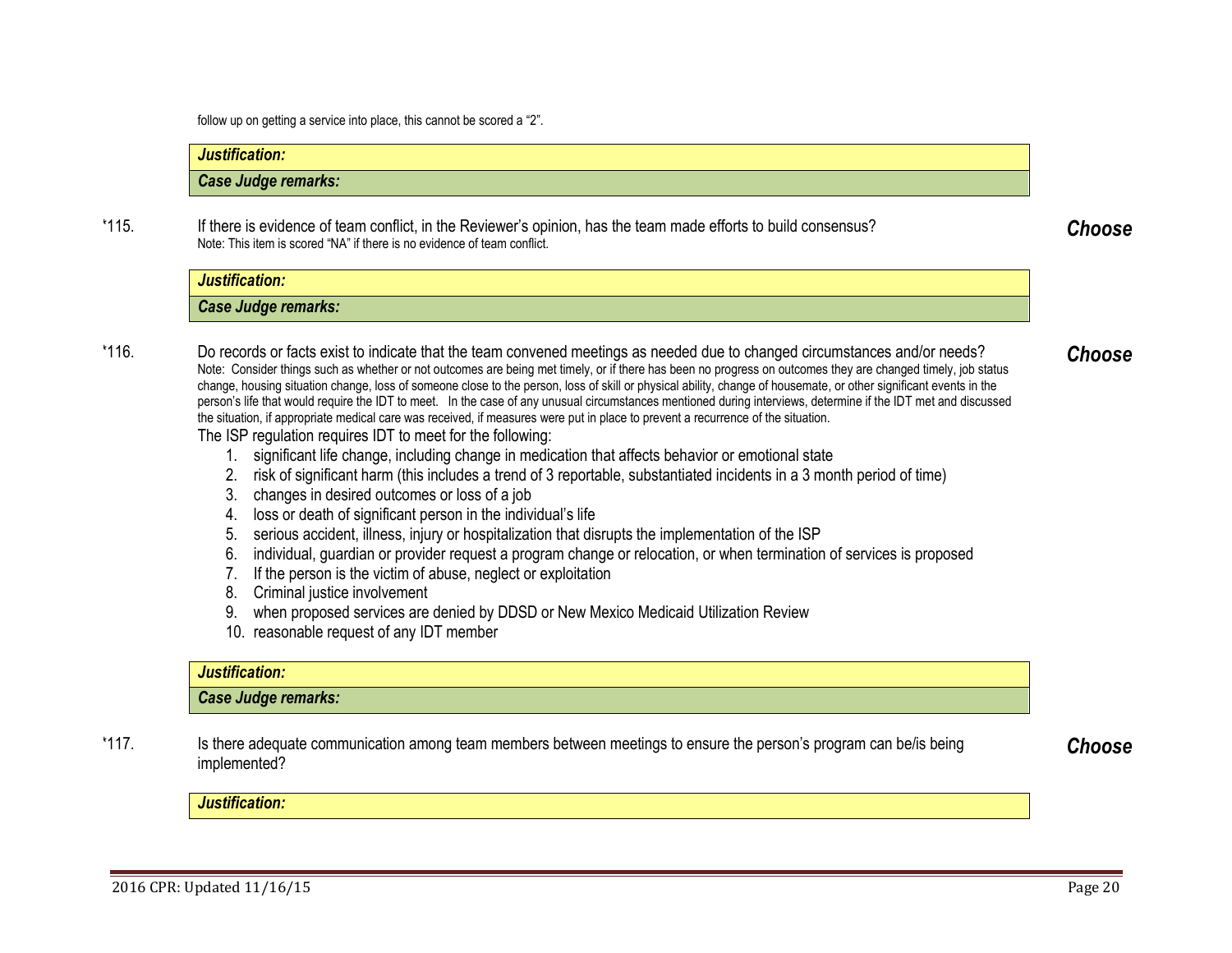|       | Note: If the reviewer observes things such as unresolved team conflict, team members who appear to not know or understand their responsibilities the reviewer<br>may answer this yes. If the reviewer believes a different type of intervention would be more helpful to the team, answer this "no" and make recommendations in<br>the Summary of Findings and Recommendations Section. |               |
|-------|-----------------------------------------------------------------------------------------------------------------------------------------------------------------------------------------------------------------------------------------------------------------------------------------------------------------------------------------------------------------------------------------|---------------|
|       | Justification:                                                                                                                                                                                                                                                                                                                                                                          |               |
|       | Case Judge remarks:                                                                                                                                                                                                                                                                                                                                                                     |               |
| *119. | Is there evidence or documentation of physical regression in the last year? If Yes, describe.<br>Note: Consider changes identified during interviews as well as documented evidence and all other information provided during the review.                                                                                                                                               | Choose        |
|       | Justification:                                                                                                                                                                                                                                                                                                                                                                          |               |
|       | <b>Case Judge remarks:</b>                                                                                                                                                                                                                                                                                                                                                              |               |
| *120. | Is there evidence or documentation of behavioral or functional regression in the last year? If Yes, describe.<br>Note: Consider changes identified during interviews as well as documented evidence and all other information provided during the review.                                                                                                                               | Choose        |
|       | Justification:                                                                                                                                                                                                                                                                                                                                                                          |               |
|       | <b>Case Judge remarks:</b>                                                                                                                                                                                                                                                                                                                                                              |               |
| *121. | If #119 OR #120 is scored "Yes", is the IDT adequately addressing the regression?<br>Note: This response would be "NA" only if BOTH #119 and #120 are scored "No".                                                                                                                                                                                                                      | Choose        |
|       | Justification:                                                                                                                                                                                                                                                                                                                                                                          |               |
|       | <b>Case Judge remarks:</b>                                                                                                                                                                                                                                                                                                                                                              |               |
| *122. | Has the person changed residential/day services in the last year? If Yes, was the change:                                                                                                                                                                                                                                                                                               | Choose        |
|       | Note: This includes a change(s) in provider(s) or change in services within the same provider agency.<br>Planned by the IDT? Note: "Planned" means the team met and a transition plan was developed.<br>а.                                                                                                                                                                              | <b>Choose</b> |
|       | <b>Justification:</b>                                                                                                                                                                                                                                                                                                                                                                   |               |
|       |                                                                                                                                                                                                                                                                                                                                                                                         |               |

<span id="page-20-5"></span><span id="page-20-4"></span>2016 CPR: Updated 11/16/15 Page 21

<span id="page-20-3"></span><span id="page-20-2"></span><span id="page-20-1"></span><span id="page-20-0"></span>*Case Judge remarks:*

\*118. Do you recommend Team Process Training for this IDT?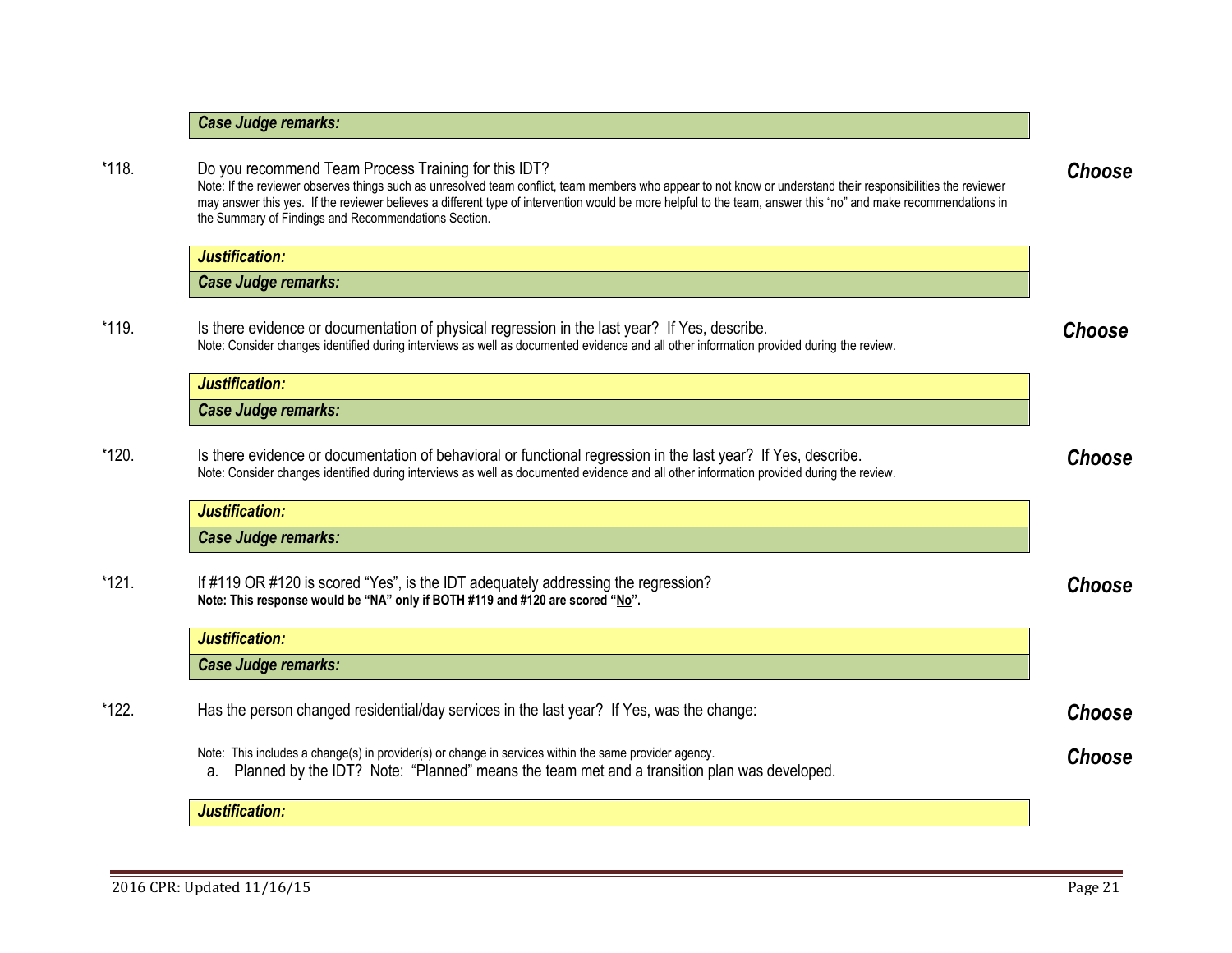## *Case Judge remarks:*

b. Appropriate to meet needs? *Choose*

| Justification:             |  |
|----------------------------|--|
| <b>Case Judge remarks:</b> |  |

\*123. Has the IDT process been adequate for assessing, planning, implementing and monitoring of services for this person? Note: This looks at the complete process and the effect it had on the provision of services to the person. Not every item needs to be a + to make this a "2". For example, if the dental exam was not completed, yet all other assessments were obtained and used in developing the plan; the plan was scored as adequate; evidence indicated the plan was being implemented; and the CM, providers and therapists were monitoring service delivery, then this can be scored "2".

<span id="page-21-2"></span><span id="page-21-1"></span>*Choose*

<span id="page-21-3"></span>*Choose*

<span id="page-21-4"></span>*Choose*

## *Justification: Case Judge remarks:*

## <span id="page-21-0"></span>*Behavior*

\*131. Is the person considered by the IDT to need behavior services now? Note: There is evidence in the person's record that the IDT determined that the person needs behavioral services.

| <b>Justification:</b> |  |
|-----------------------|--|
| Case Judge remarks:   |  |

\*132. In the opinion of the Reviewer, does the person need behavior services now? Note: Behavioral services are broad ranging set of possibilities, not limited exclusively to behavioral therapy. Behavioral services may include other forms of intervention designed to address the underlying issue(s) identified. If the things outlined in #131 above are happening (the person has restricted access to the community, no or few relationships, limited vision for potential in growth) because of the person's behavior and the team has not addressed these issues, then the person needs behavioral services.

*Justification: Case Judge remarks:*

**If the answers to BOTH #131 and #132 are "No", then score questions 133-137 as NA and go on to question 138.**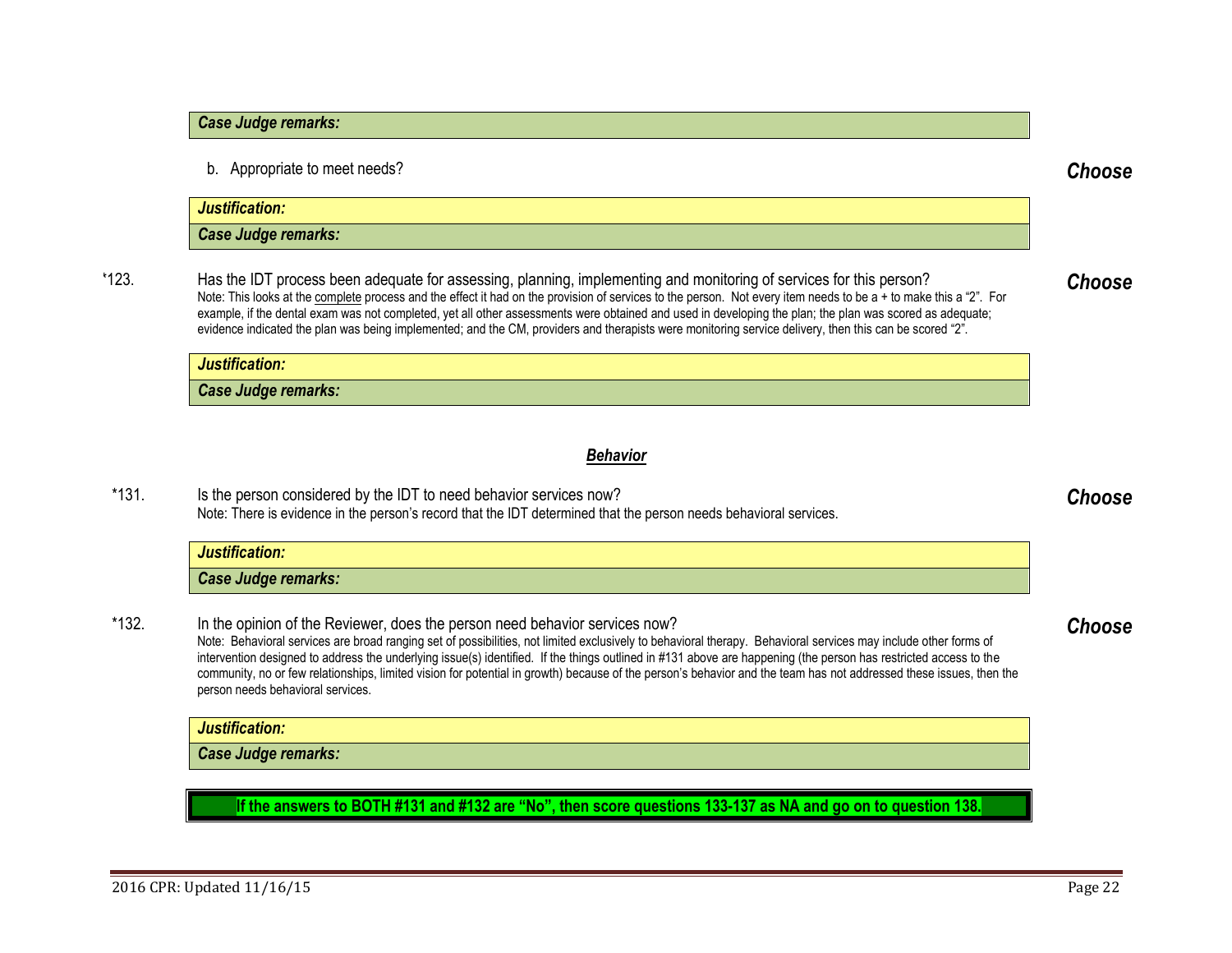## **Otherwise proceed to read and answer questions 133-137.**

\*133. Have adequate behavioral assessments been completed? Note: In addition to frequency, intensity and duration, determine if the assessments add to the team's knowledge of what motivates, sustains or changes the behavior. Are the assessments anecdotal, data based or both? *Choose*

Note: Does the assessment identify the factors that contribute to the occurrence of challenging behavior? Those factors may be environmental, personal, psychological, past abuse, interpersonal or other internal or external stimuli.

## *Justification: Case Judge remarks:* \*134. Does the person have a positive behavior support plan developed out of the behavior assessments that meets the person's needs? Note: In addition to seeing the relationship between the assessment and the positive behavior support plan prevention, long-term change, and, when needed, crisis intervention components should be included. The intervention/s should seek to enhance the individual's quality of life rather than simply reduce the *Choose*

behavior. Do the strategies emerge consistently from the assessment? Do they make sense?

Note: The person only needs a crisis plan if the intensity, severity, or duration exceeds the usual strategies of the PBSP. A Crisis Plan is not universally required.

#### *Justification:*

*Case Judge remarks:*

\*135. Has the staff been trained on the positive behavior support plan? Note: If staff can reasonably indicate how the PBSP and/or BSC guides and informs their support of the individual, then you can assume this person has been trained. If you have observed interventions in line with the PBSP/BSC this is confirmation that the staff have been trained. If, however, the staff articulate what to do correctly but your observation of interventions are not in line with the PBSP/BSC, this cannot be a "2".

*Justification:*

*Case Judge remarks:*

\*136. Does the person receive behavioral services consistent with his/her needs? Note: Reviewers will look to see if the IDT has successfully enabled this person to experience a broad range of preferred environments, activities, relationships regardless of behavioral change and/or whether or not the person's competency is increasing and staff is more effective at preventing and or addressing challenging behavior.

*Justification:*

*Case Judge remarks:*

<span id="page-22-3"></span><span id="page-22-2"></span><span id="page-22-1"></span><span id="page-22-0"></span>*Choose*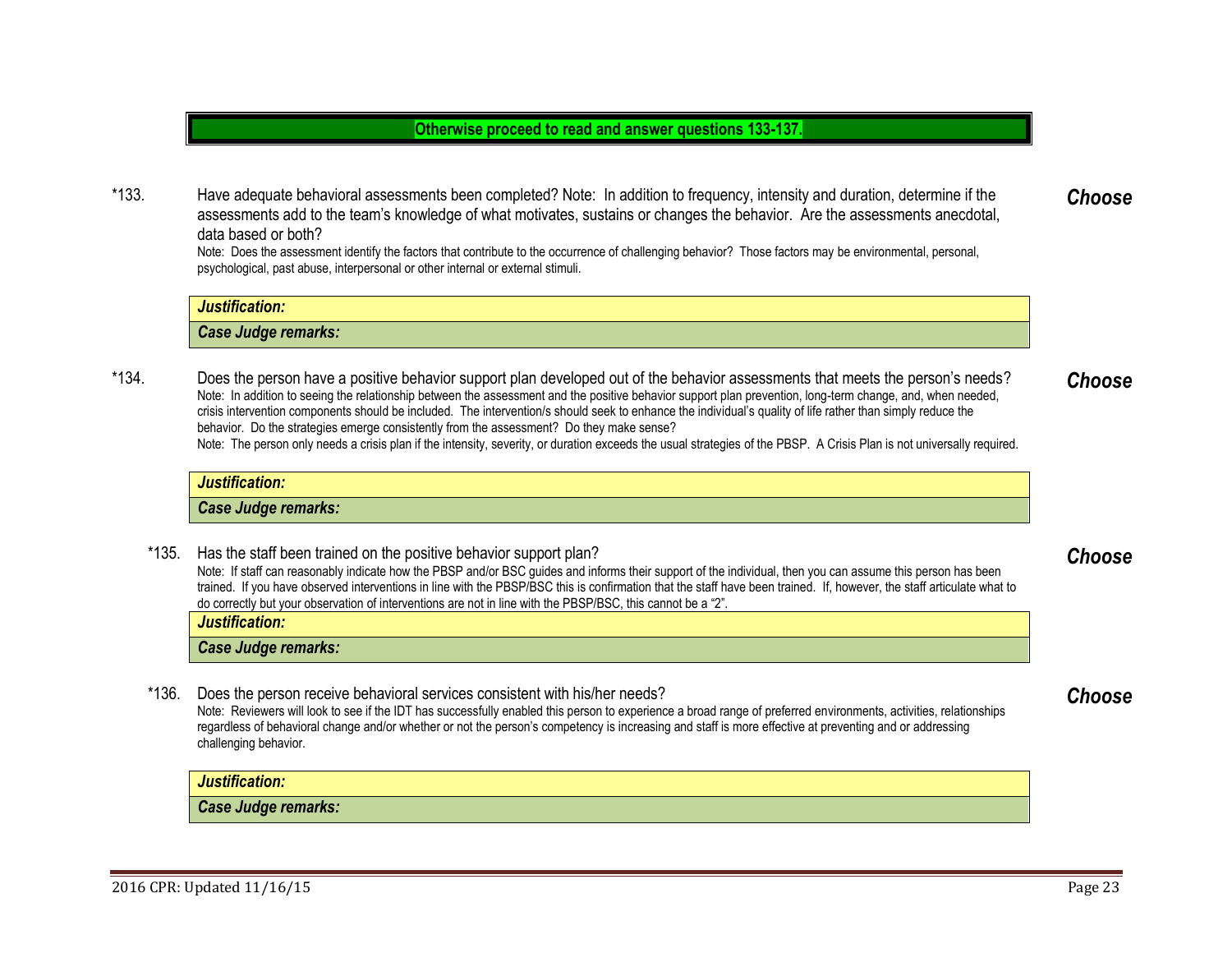#### \*137. Are behavior support services integrated into the ISP?

Note: Does the ISP incorporate information from the PBSP in important personal traits, skills and abilities and refer to behavioral challenges appropriately? Progress towards the Vision, action plan (challenges) and/or strategies for all vision areas should contain information from the PBSP that supports attainment of the individual's vision/outcomes for that area. A mere reference to the behavior plan (i.e. "behavior services" or "see behavior plan") is not considered to have sufficient detail to be understood and consistently implemented; neither is word for word repetition of the plan required.

## *Justification:*

*Case Judge remarks:*

## <span id="page-23-3"></span><span id="page-23-2"></span><span id="page-23-1"></span><span id="page-23-0"></span>*Adaptive Equipment/Augmentative Communication*

\*138. Has the person received all adaptive equipment needed?

Note: Adaptive equipment identified as being needed is available and used by the person in all relevant environments; it works as intended; and continues to be appropriate to the person. If the person refuses to use the equipment identified, there is evidence that the appropriate specialist has been consulted and alternative devices/interventions assessed, sought and tried. Devices designed specifically for use to support work tasks only; need not be used at home, and vice versa.

Examples of Adaptive Equipment includes: Durable Medical Equipment such as wheelchairs of any type, walkers, shower chairs, shower trolleys, hospital beds, eating and drinking equipment. Also personal items such as glasses, dentures, hearing aids.

NOTE: Environmental Modification issues would be referenced in this question. If you note that a piece of adaptive equipment is present/not here you may NOT also note that it is present/not in Question #139.

| Justification:                                           |  |
|----------------------------------------------------------|--|
| <b>Case Judge remarks:</b>                               |  |
| Has the person received all assistive technology needed? |  |

## \*139. Has the person received all assistive technology needed?

Note: Assistive technology identified as being needed is available and used by the person in all relevant environments; it works as intended; and continues to be appropriate to the person. If the person refuses to use the devices identified, there is evidence that the appropriate specialist has been consulted and alternative devices/interventions assessed, sought and tried.

Examples of Assistive Technology includes: any type of device, including but not limited to communication systems, switches, electronic devices (anything with an on/off switch) and/or simple non-electric items such as picture devices communication systems including communication rings. If you note that a specific Assistive Technology device is present/not here you may NOT also note that it is present/not in Question #138.

Note: Environmental Modifications should not be referenced in this question.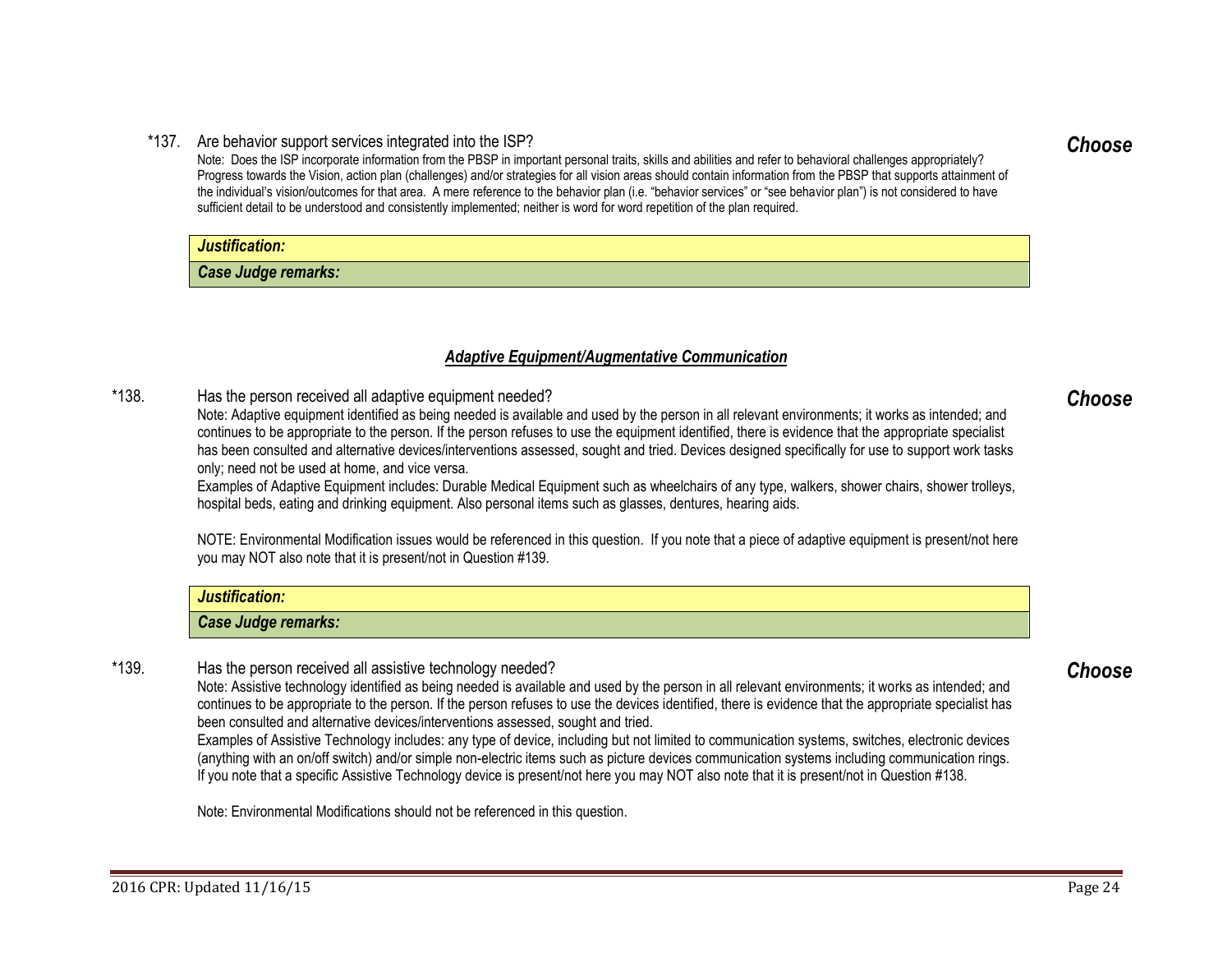## *Justification:*

*Justification:*

*Case Judge remarks:*

## *Case Judge remarks:*

## \*140. Has the person received all communication assessments and services?

Note: People with limited ability to engage in communication and be understood will have reviewers paying particular attention to the efforts on the part of the IDT's to expand the person's ability to communicate and be understood (not just by staff). Recommendations made by Speech Therapist will be reviewed and the expectation will be that those recommendations are followed timely or alternatives noted*.* The Reviewer will take into consideration cultural preferences of the individual.

## <span id="page-24-0"></span>*Individual Service Planning*

\*141. Does the person have an ISP that addresses live, work/learn, fun/relationships and health/other that correlates with the person's desires and capabilities, in accordance with DOH Regulations? Note: This item does not evaluate the adequacy of any one component, but the existence of the ISP document with the required elements in it. **This item cannot be rated "NA". If the person does not have an ISP, ("No" on question #61), then rate this as a "0".** *Choose*

| Justification:             |
|----------------------------|
| <b>Case Judge remarks:</b> |

\*142. Does the person have an ISP that contains a complete Vision Section that is based on a long-term view? Note: This item evaluates whether the ISP contains progress information reflective of the person's long-term vision. Does the ISP contain a thorough analysis of the individual's progress toward each of their vision statements, including existing skills that can contribute to success as well as skills they need to learn and supports they will need? This information can be found in the Vision section of the ISP Narrative if the prompts in the ISP form have been answered consistent with the class member's likes, preferences, experiences, etc. **This item cannot be rated "NA". If the person does not have an ISP ("No" on question #61) then rate this as a "0".** 

| Justification:      |  |
|---------------------|--|
| Case Judge remarks: |  |

<span id="page-24-3"></span><span id="page-24-2"></span><span id="page-24-1"></span>*Choose*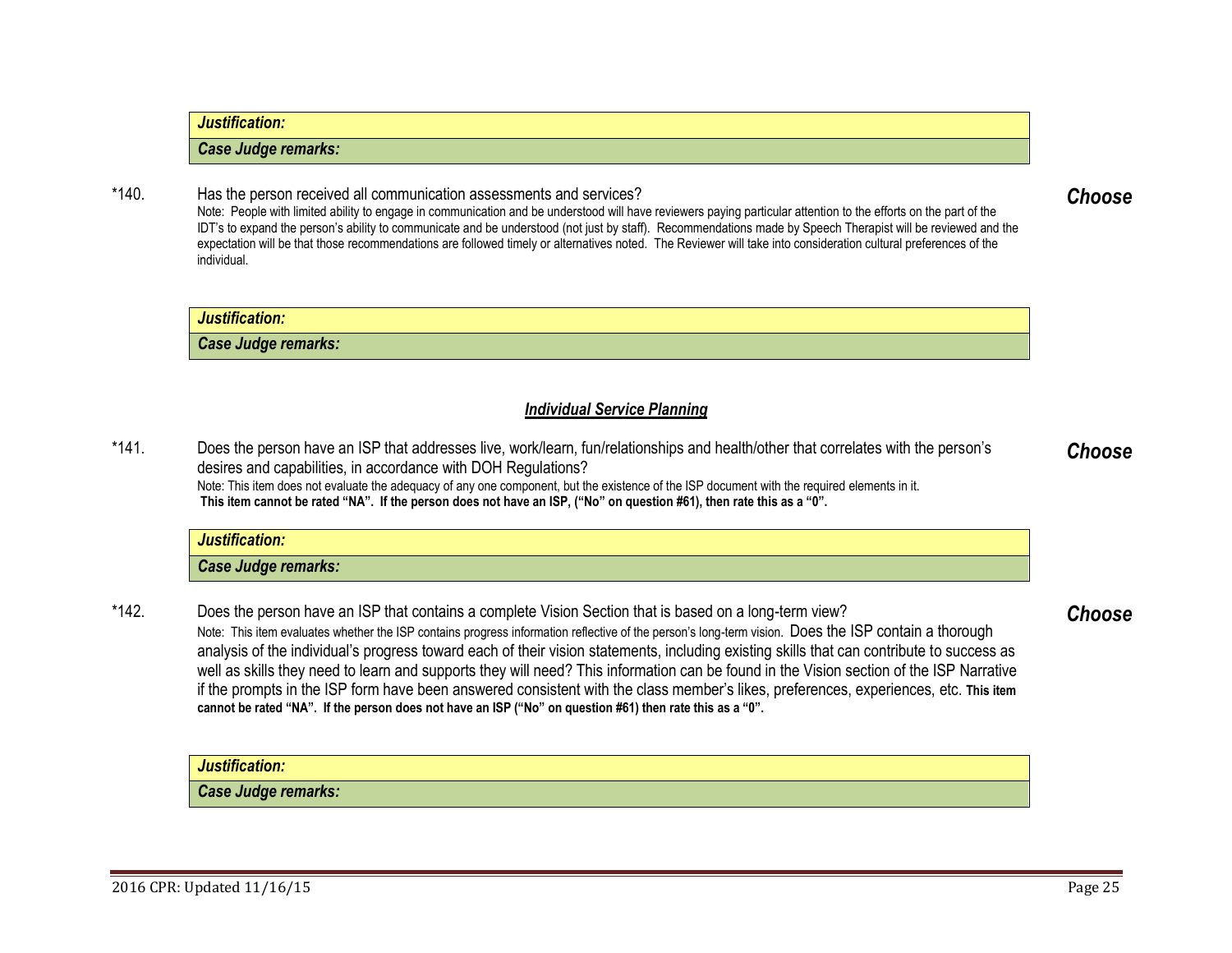#### \*143. Does the person receive services and supports recommended in the ISP? Note: This item does not evaluate the adequacy of the ISP. It only measures those services stated in the ISP and whether or not those services are being provided to the person. **This item cannot be rated "NA". If the person does not have an ISP, ("No" on question #61) then rate this as a "0".**

|       | Case Judge remarks:                                                                                                                                                                                                                                                                                                                                                                                                                             |
|-------|-------------------------------------------------------------------------------------------------------------------------------------------------------------------------------------------------------------------------------------------------------------------------------------------------------------------------------------------------------------------------------------------------------------------------------------------------|
| *144. | Does the person have adequate access to and use of generic services and natural supports?<br>Note: "Natural supports" are people (e.g., family, friends, co-workers, neighbors) or supports (e.g., environmental, equipment, technology) used to enable people<br>to do what they want to do. "Generic services" are community services and activities available to the general public (banks, local community senior centers,<br>restaurants). |
|       | Justification:                                                                                                                                                                                                                                                                                                                                                                                                                                  |
|       | Case Judge remarks:                                                                                                                                                                                                                                                                                                                                                                                                                             |

\*145. Is the person adequately integrated into the community?

Note: Evidence of "adequate integration" includes things like: the person has friends who are not paid to be in his/her life and who are not all disabled; the person regularly participates in activities in the community and engages with non-disabled people; the person has memberships, hobbies and/or interests in which he/she participates and engages with people not paid to be in his/her life; the person is recognized by members of his/her community. Consider if the person works, volunteers, and contributes to his/her community in some way. Is he/she seen as a 'regular', known by name and missed when absent? Consider how often the person does these things. The Reviewer will take into consideration cultural preferences of the individual.

*Justification:*

*Justification:*

*Case Judge remarks:*

## <span id="page-25-0"></span>*Summary*

## \*146. Overall is the ISP adequate to meet the person's needs? *Choose*

Note: To ensure consistency, this rating and rationale must be the same as **[#78](#page-10-0)**, (**If the person does not have an ISP, ("No" on question #61) then rate this as a "0".** As you review the ISP in total, you are being asked to apply professional judgment to determine the overall adequacy of this person's ISP. (See guidance on Professional Judgment in Expectations of Reviewers and Case Judges, as provided by the Community Monitor.)

*Justification:*

*Case Judge remarks:*

\*147. Is the total program of the level of intensity adequate to meet this person's needs? *Choose*

<span id="page-25-4"></span>*Choose*

<span id="page-25-3"></span><span id="page-25-2"></span>*Choose*

<span id="page-25-5"></span><span id="page-25-1"></span>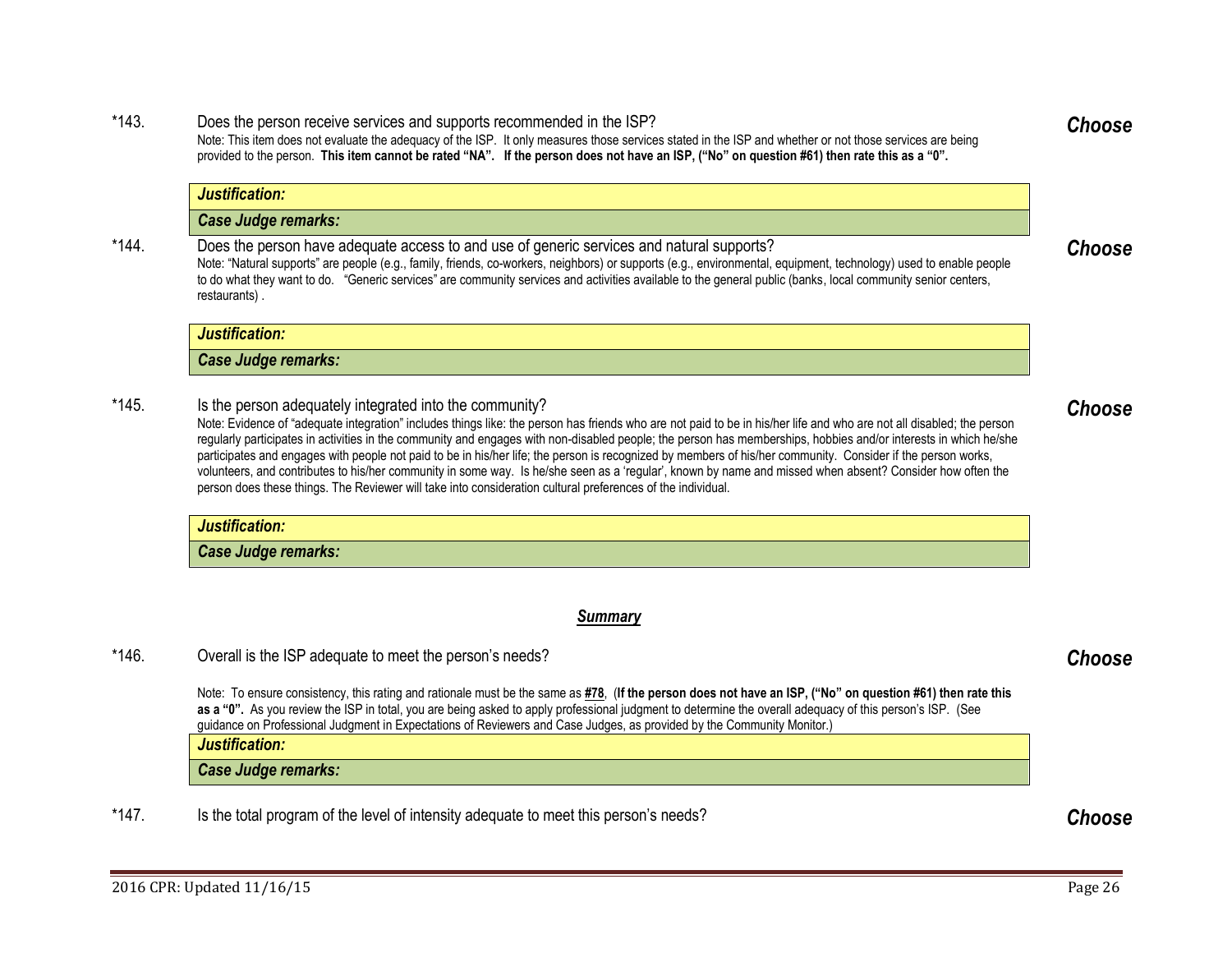Note: Only consider the services and supports provided, not the ISP document. This can be a "2" if the person has all the staffing supports as required by the ISP, if all adaptive equipment is in place and being used, if all medical plans are being implemented, if there is evidence that outcomes and action plans are being implemented, if all assessments have been completed and followed up on, and if all therapies are occurring per the ISP and therapy plans. As you review this person's total program, you are being asked to apply professional judgment to determine the overall level of intensity and if it is adequate to meet this person's needs. (See guidance on Professional Judgment in Expectations of Reviewers and Case Judges.)

*Justification:*

*Case Judge remarks:*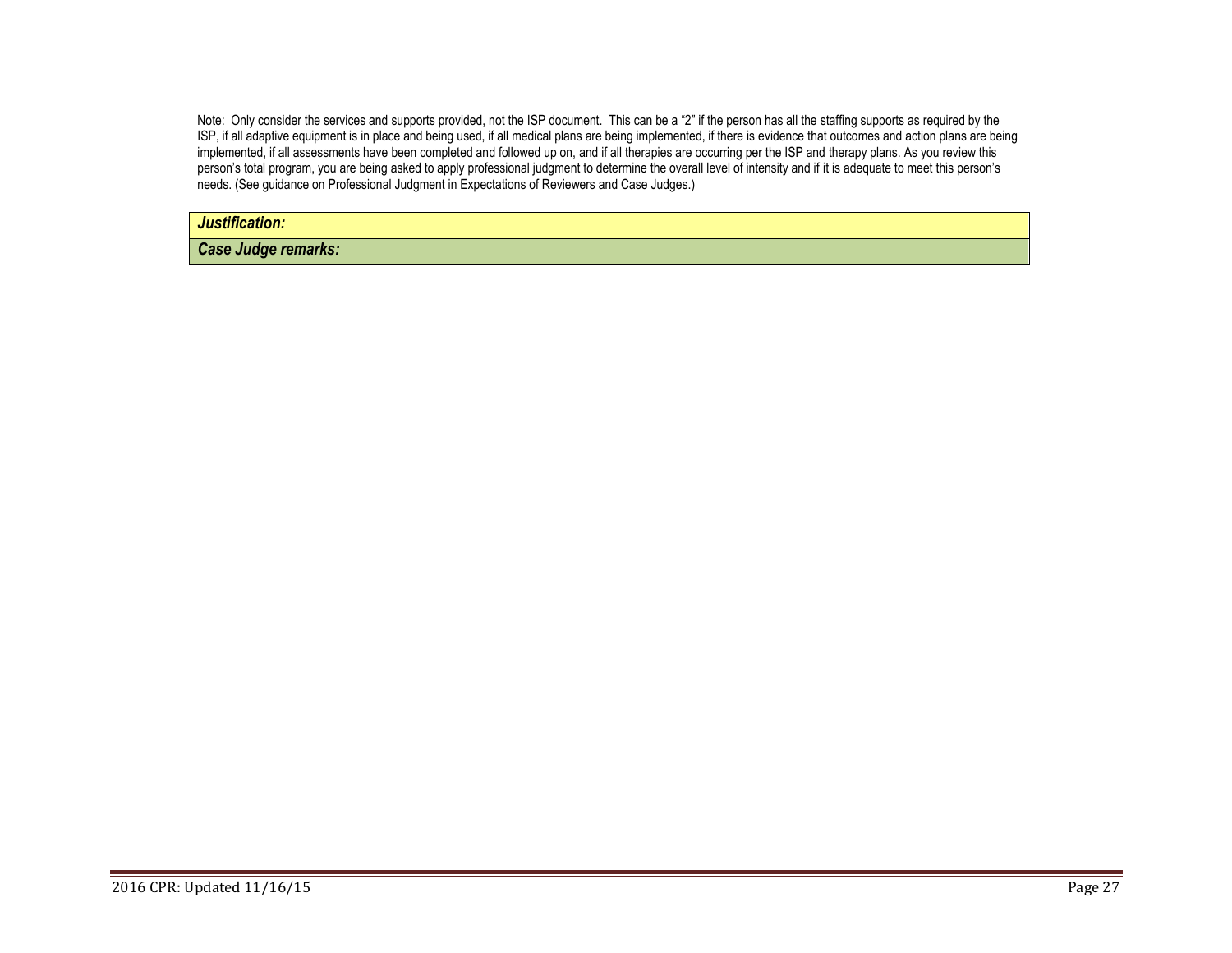## **QUESTIONS**

| #                 | <b>Question</b>                                                                                                                                                                     | <b>Score</b>  |
|-------------------|-------------------------------------------------------------------------------------------------------------------------------------------------------------------------------------|---------------|
| $*54$             | Overall, were the team members interviewed able to describe the person's health-related needs?                                                                                      | <b>Choose</b> |
| $*55$             | Is there evidence that the IDT discussed the person's health related issues?                                                                                                        | Choose        |
| $*56$             | In the opinion of the Reviewer, are the person's health supports/needs being adequately addressed?                                                                                  | <b>Choose</b> |
| $*57$             | Did the team consider what assessments the person needs and would be relevant to the team's planning efforts?                                                                       | Choose        |
| $*58$             | Did the team arrange for and obtain the needed, relevant assessments?                                                                                                               | <b>Choose</b> |
| $*59$             | Are the assessments adequate for planning?                                                                                                                                          | Choose        |
| $*60$             | Were the recommendations from assessments used in planning?                                                                                                                         | <b>Choose</b> |
| $*61$             | Is there a document called an Individual Service Plan (ISP) that was developed within the past year?                                                                                | Choose        |
| $*62$             | Was the ISP developed by an appropriately constituted IDT?                                                                                                                          | <b>Choose</b> |
| $*63$             | For any team members not physically present at the IDT meeting, is there evidence of their participation in the development of the ISP?                                             | Choose        |
| $*64$             | Overall, is the long-term vision adequate?                                                                                                                                          | <b>Choose</b> |
| $*65$             | Overall, does the Narrative and Vision Section of the ISP give adequate guidance to achieving the person's long-term vision?                                                        | Choose        |
| $*66$             | Overall, is the Vision Section of the ISP used as the basis for outcome development?                                                                                                | <b>Choose</b> |
| $\frac{1}{67}$    | Overall, do the outcomes in the ISP include criteria by which the team can determine when the outcome(s) have been achieved?                                                        | Choose        |
| $*68$             | Overall, are the ISP outcomes related to achieving the person's long-term vision?                                                                                                   | <b>Choose</b> |
| $*69$             | Overall, do the ISP outcomes address the person's major needs?                                                                                                                      | Choose        |
| $*70$             | Overall, are the Action Plans specific and relevant to assisting the person in achieving his/her outcomes?                                                                          | <b>Choose</b> |
| $*71$             | Overall, are the Teaching and Support Strategies sufficient to ensure consistent implementation of the services planned?                                                            | Choose        |
| <u> *72</u>       | Overall, are the recommendations and/or objectives/strategies of ancillary providers integrated into the outcomes, action plans, and<br>Teaching and Support Strategies of the ISP? | <b>Choose</b> |
| $*73$             | If needed, does the ISP contain a specific Crisis Prevention and Intervention Plan that meets the person's needs?                                                                   | Choose        |
| $*74$             | Does the ISP contain information regarding primary health (medical) care?                                                                                                           | <b>Choose</b> |
| $*75$             | Does the ISP reflect how the person will get to work/day activities, shopping, and social activities?                                                                               | Choose        |
| $*76$             | Does the ISP reflect how the person will obtain prescribed medications?                                                                                                             | <b>Choose</b> |
| $\overline{77}$   | Does the ISP contain a list of adaptive equipment needed and who will provide it?                                                                                                   | Choose        |
|                   | Overall, is the ISP adequate to meet the person's needs?                                                                                                                            | <b>Choose</b> |
| $\frac{*78}{*79}$ | Is the ISP being implemented? (Should be NA if 78 is 0, 1, or NA)<br>(Should be scored if 78 is 2)                                                                                  |               |
|                   |                                                                                                                                                                                     | Choose        |
| *80 a.            | Is the ISP being implemented? (Should be scored if 78 is 0, 1, or NA) (Should be scored NA if 78 is scored 2)                                                                       | <b>Choose</b> |
|                   |                                                                                                                                                                                     |               |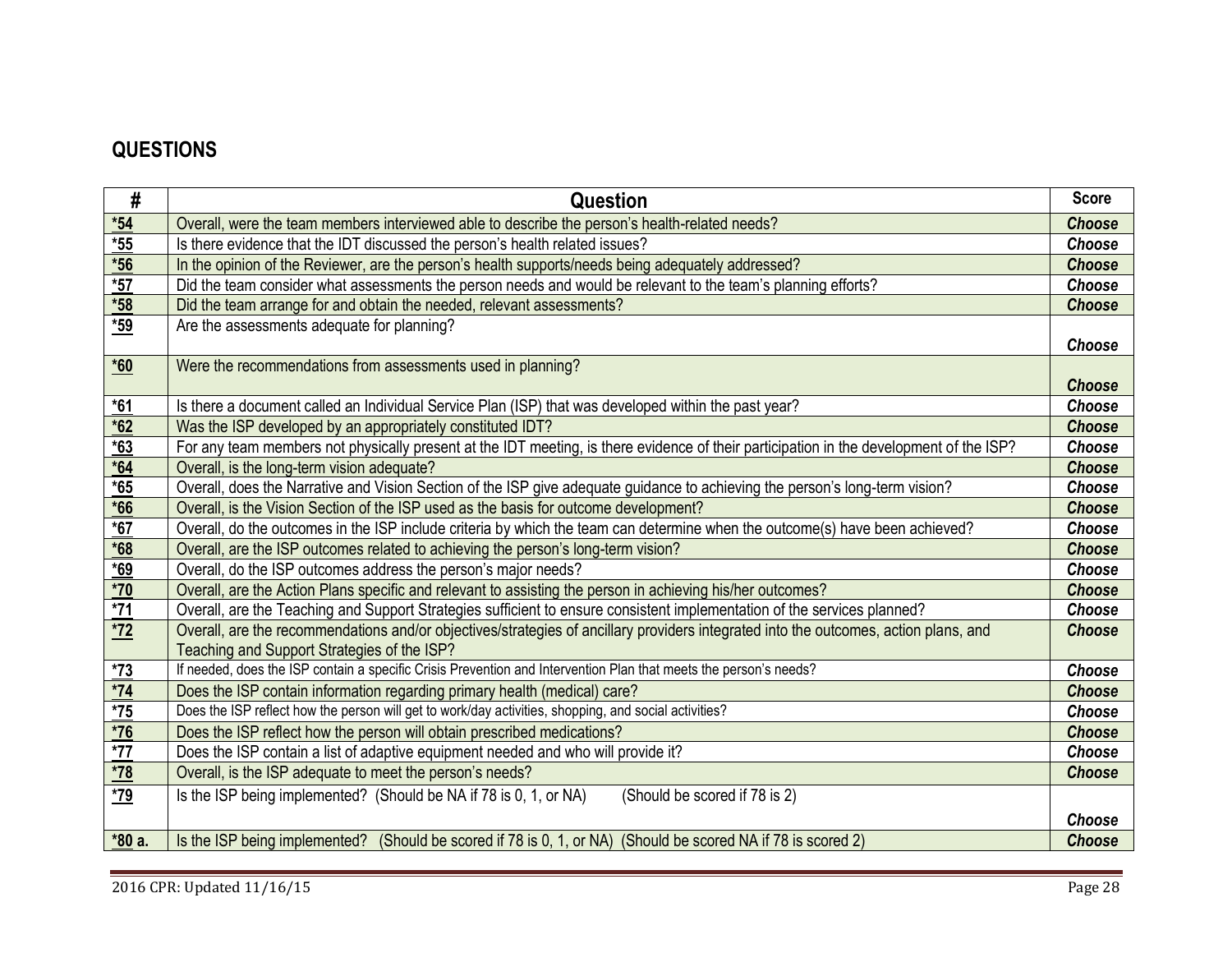| $*80 b.$   | Are current services adequate to meet the person's needs?                                                                                   | Choose        |
|------------|---------------------------------------------------------------------------------------------------------------------------------------------|---------------|
| $*81$      | Overall, was the direct service staff trained on the implementation of this person's ISP?                                                   | <b>Choose</b> |
| $*82$      | Overall, were the direct service staff able to describe their responsibilities in providing daily care/supports to the person?              | <b>Choose</b> |
| $*83$      | Overall, do the progress notes or other documentation in the case management record reflect the status of the outcomes and services of      | <b>Choose</b> |
|            | the key life areas stated in the ISP?                                                                                                       |               |
| $*84$      | Based on all of the evidence, in the opinion of the Reviewer, has the person achieved progress in the past year?                            | Choose        |
| $*85$      | Overall, does the IDT have an appropriate expectation of growth for this person?                                                            | <b>Choose</b> |
| $*86$      | Was the person provided the assistance and support needed to participate meaningfully in the planning process?                              | Choose        |
| $*87$      | Is the person offered a range of opportunities for participation in each life area?                                                         | <b>Choose</b> |
| $*88$      | Does the person have the opportunity to make informed choices?                                                                              | Choose        |
| *89        | About where and with whom to live?                                                                                                          | <b>Choose</b> |
| $*90$      | About where and with whom to work/spend his/her day?                                                                                        | Choose        |
| $*91$      | About where and with whom to socialize/spend leisure time?                                                                                  | <b>Choose</b> |
| *92        | Does the evidence support that providers do not prevent the person from pursuing relationships and are respecting the rights of this        | <b>Choose</b> |
|            | person?                                                                                                                                     |               |
| $*93$      | Overall, were the direct service staff interviewed trained on the provider's complaint process and on abuse, neglect and exploitation       | <b>Choose</b> |
| <u>*94</u> | Does this person and/or guardian have adequate access to the available complaint processes/procedures? Note: Reviewers will score           | <b>Choose</b> |
|            | this item based on interviews.                                                                                                              |               |
| $*95$      | Does the person know his/her guardian?                                                                                                      | <b>Choose</b> |
| $*96$      | Does the person believe the guardian is helpful?                                                                                            | Choose        |
| $*97$      | What is the level of participation of the legal guardian in this person's life and service planning? (Check one of the boxes to the right.) | <b>Choose</b> |
| *98        | In the Reviewer's opinion, does the person need a friend advocate?                                                                          | Choose        |
| $*99$      | Does the person have a friend advocate?                                                                                                     | <b>Choose</b> |
| $*100$     | If the person is retired, does he/she have adequate opportunities to engage in activities of interest during the day?                       | <b>Choose</b> |
| $*101$     | Does the person have daily choices/appropriate autonomy over his/her life?                                                                  | <b>Choose</b> |
| $*102$     | Have the person's cultural preferences been accommodated?                                                                                   | Choose        |
| *103       | Is the person treated with dignity and respect?                                                                                             | <b>Choose</b> |
| *104       | Overall, is the person satisfied with current services?                                                                                     | <b>Choose</b> |
| *105       | Does the person get along with the case manager?                                                                                            | <b>Choose</b> |
| *106       | Does the person find the case manager helpful?                                                                                              | Choose        |
| *107       | Does the legal guardian find the case manager helpful?                                                                                      | <b>Choose</b> |
| *108       | Does the person have adequate food and drink available?                                                                                     | <b>Choose</b> |
| *109       | Does the person have adequate transportation to meet his/her needs?                                                                         | <b>Choose</b> |
| $*110$     | Does the person have sufficient personal money?                                                                                             | Choose        |
| $*111$     | Does the person get along with their day program/employment provider staff?                                                                 | <b>Choose</b> |
| $*112$     | Does the person get along with their residential provider staff?                                                                            | <b>Choose</b> |